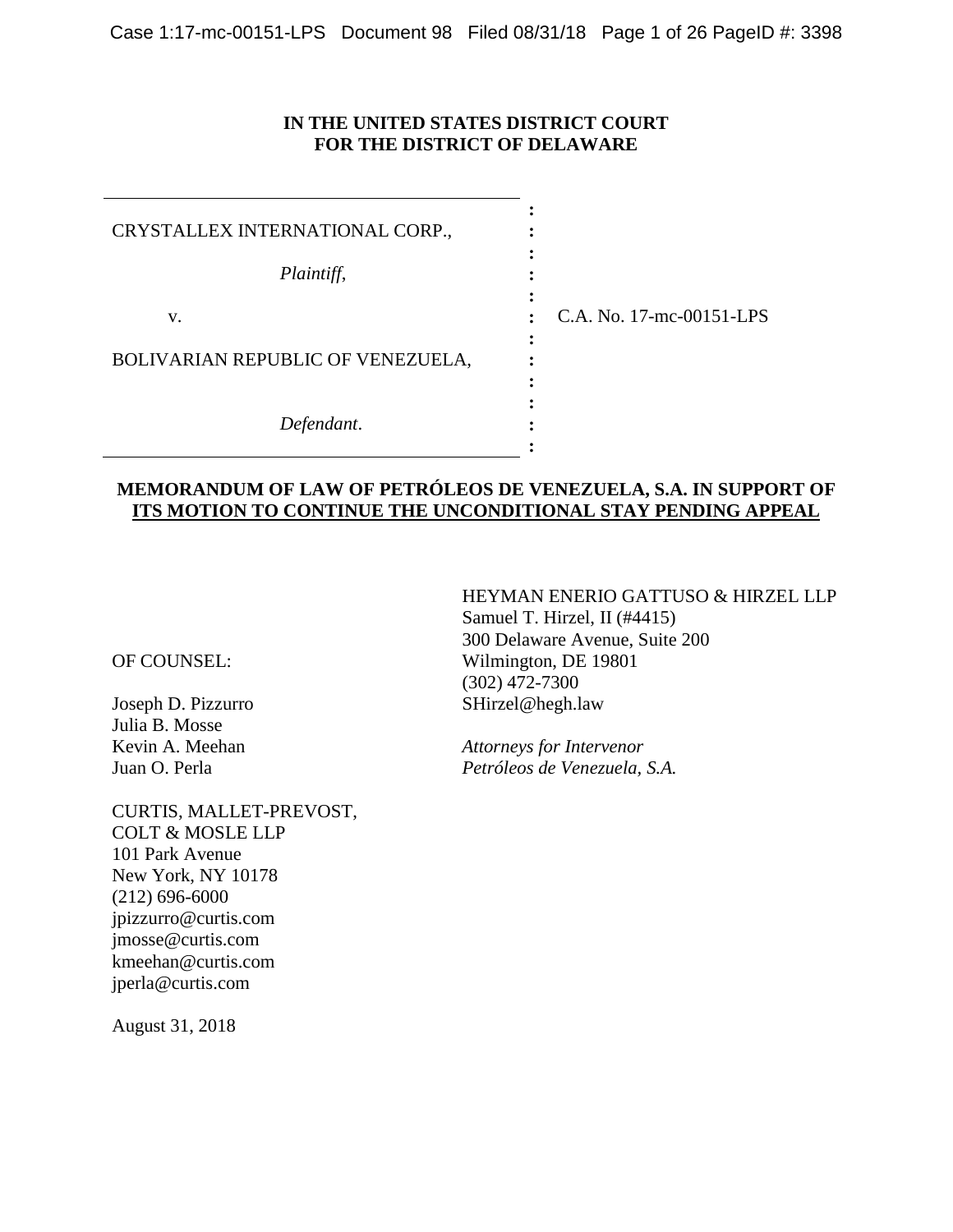# **TABLE OF CONTENTS**

| $\mathbf{I}$ .                                                                   |  |
|----------------------------------------------------------------------------------|--|
| A.                                                                               |  |
| B.                                                                               |  |
| C.                                                                               |  |
| D.                                                                               |  |
| Imposing a Bond under Federal Rule 62(d) Is Unnecessary and Inefficient 16<br>П. |  |
|                                                                                  |  |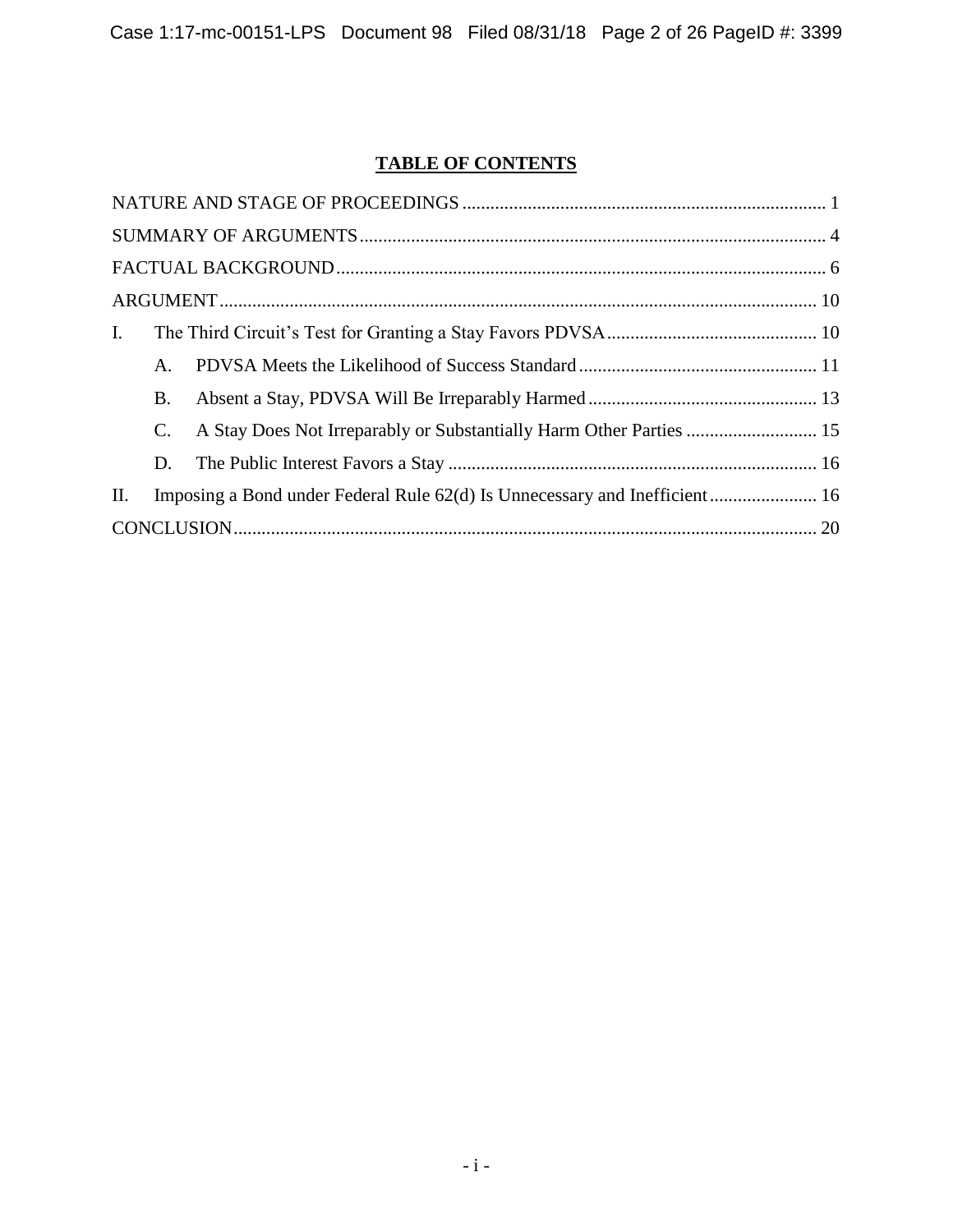# **TABLE OF AUTHORITIES**

## **Cases**

| Abur v. Republic of Sudan,                                                                                |  |
|-----------------------------------------------------------------------------------------------------------|--|
| ASARCO LLC v. Ams. Mining Corp.,                                                                          |  |
| Ascher v. Gutierrez,                                                                                      |  |
| Beaty v. Republic of Iraq,<br>No. 03-cv-0215 (JDB), 2007 U.S. Dist. LEXIS 28950 (D.D.C. Apr. 19, 2007) 16 |  |
| Bechtel Corp. v. Local 215, Laborers' Int'l Union of N. Am., AFL-CIO,                                     |  |
| Blue Ridge Invs., L.L.C. v. Republic of Argentina,                                                        |  |
| Bolivarian Republic of Venezuela v. Helmerich & Payne Int'l Drilling Co.,                                 |  |
| Butler v. Sukhoi Co.,                                                                                     |  |
| C. Albert Sauter Co. v. Richard S. Sauter Co.,                                                            |  |
| Cayuga Indian Nation of N.Y. v. Pataki,                                                                   |  |
| Dillon v. City of Chicago,                                                                                |  |
| Doe v. Boyertown Area Sch. Dist.,                                                                         |  |
| EM Ltd. v. Banco Cent. De La Republica Argentina,                                                         |  |
| <i>Fastov v. Christie's Int'l P.L.C.</i> ,                                                                |  |
| Fed. Ins. Co. v. Richard I. Rubin & Co.,                                                                  |  |
| Fed. Prescription Serv., Inc. v. Am. Pharm. Ass'n,                                                        |  |
| First Nat'l City Bank v. Banco Para El Comercio Exterior de Cuba,                                         |  |
| Gambone v. Lite Rock Drywall,                                                                             |  |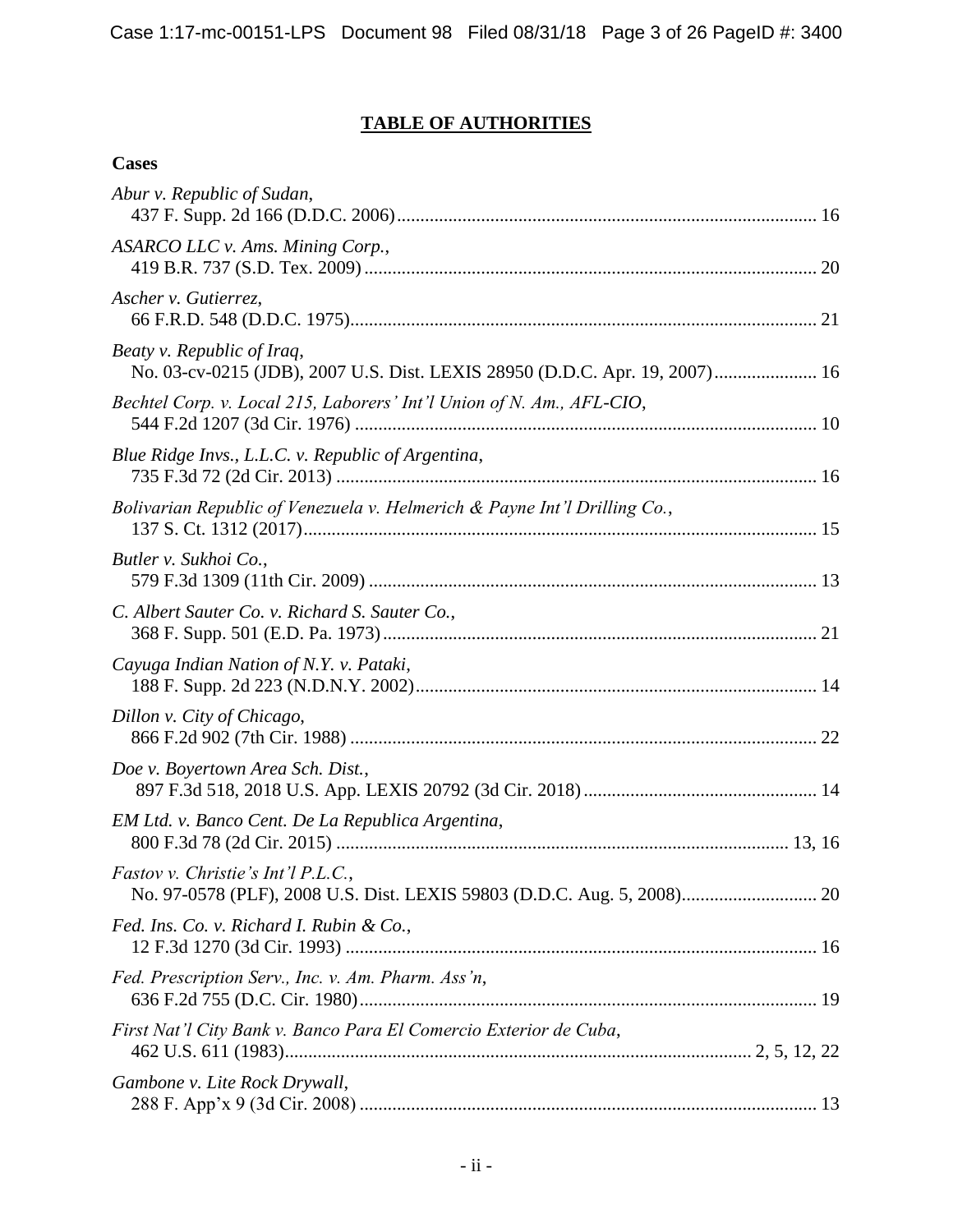| Hilton v. Braunskill,                                                                                             |
|-------------------------------------------------------------------------------------------------------------------|
| IFC Interconsult, AG v. Safeguard Int'l Partners, LLC,                                                            |
| In re Diet Drugs,                                                                                                 |
| In re Papandreou,                                                                                                 |
| Landis v. North American Co.,                                                                                     |
| Mamani v. Berzain,<br>No. 07-22459, 2010 U.S. Dist. LEXIS 147349 (S.D. Fla. Mar. 16, 2010) 16                     |
| Martinez v. Republic of Cuba,<br>No. 10-22095-CIV-MORE, 2011 U.S. Dist. LEXIS 160659 (S.D. Fla. June 27, 2011) 18 |
| Minard Run Oil Co. v. U.S. Forest Serv.,                                                                          |
| Munoz v. City of Philadelphia,                                                                                    |
| Olympia Equip. Leasing Co. v. W. Union Tel. Co.,                                                                  |
| Peacock v. Thomas,                                                                                                |
| Republic of Philippines v. Pimentel,                                                                              |
| Revel AC, Inc. v. IDEA Boardwalk LLC (In re Revel AC, Inc.),                                                      |
| United States v. Indianapolis Baptist Temple,                                                                     |
| United States v. Moats,                                                                                           |
| USA Gateway Travel, Inc. v. Gel Travel, Inc.,                                                                     |
| Venen v. Sweet,                                                                                                   |
| Woodson v. Surgitek, Inc.,                                                                                        |
| <b>Statutes</b>                                                                                                   |
|                                                                                                                   |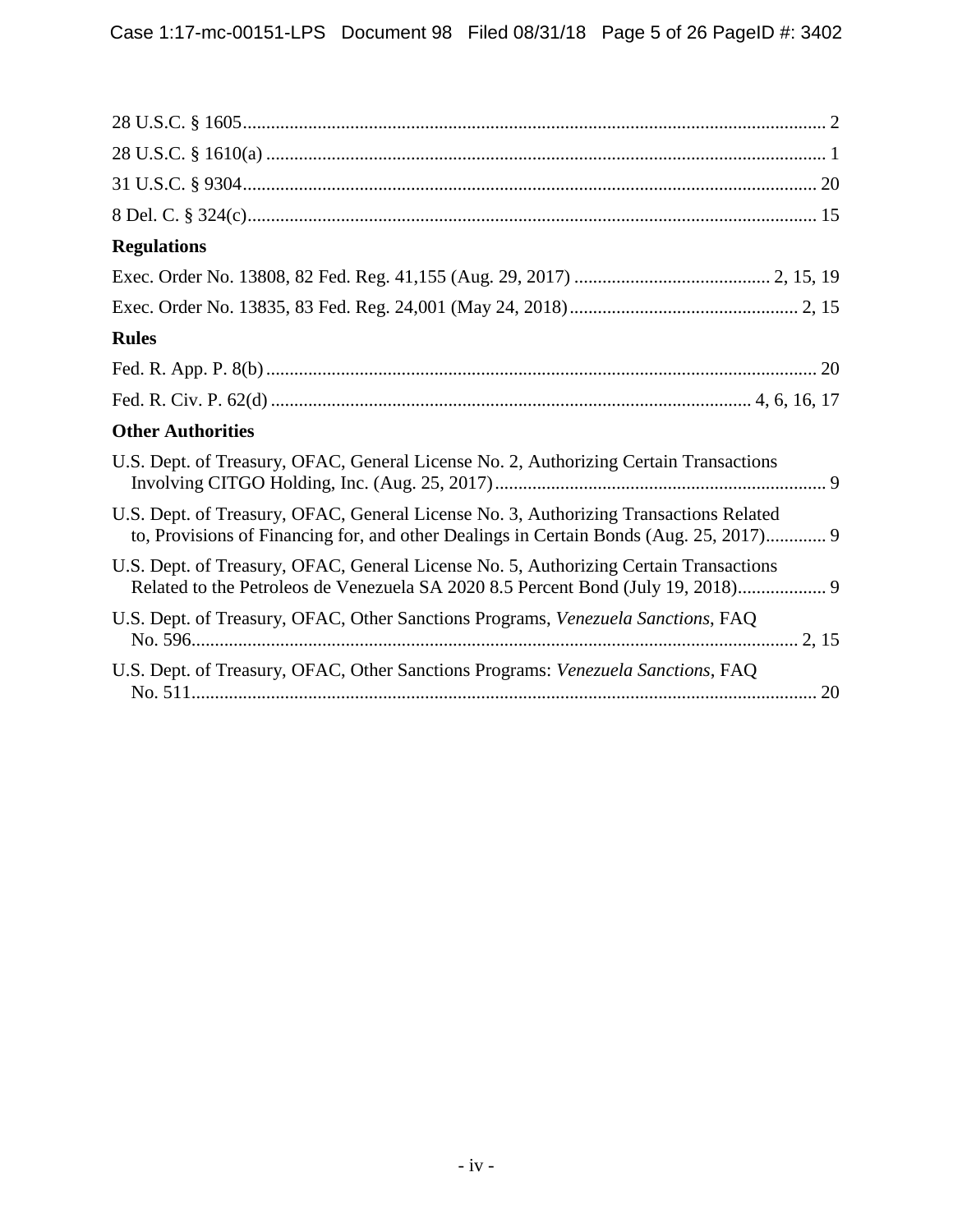Petróleos de Venezuela, S.A. ("PDVSA") respectfully submits this memorandum of law, in accordance with this Court's Memorandum Order of August 23, 2018 [D.I. 95] (the "August 23 Order"), in support of its motion to continue the unconditional stay of execution on the shares of PDV Holding, Inc. ("PDVH") pending final resolution by the U.S. Court of Appeals for the Third Circuit of PDVSA's appeal from this Court's August 9, 2018 Order [D.I. 78] ("August 9 Order"), which granted Crystallex International Corp.'s ("Crystallex") motion for a writ of attachment *fieri facias* and denied PDVSA's cross-motion to dismiss for lack of jurisdiction under the Foreign Sovereign Immunities Act ("FSIA"). By submitting this motion, PDVSA does not waive, and expressly preserves, its position that the filing of its Notice of Appeal [D.I. 80] divested this Court of jurisdiction to take any action with respect to PDVSA or its property pending final resolution of PDVSA's appeal by the Third Circuit.

#### **NATURE AND STAGE OF PROCEEDINGS**

Crystallex commenced judgment enforcement proceedings against the Bolivarian Republic of Venezuela (the "Republic" or "Venezuela") in this Court by registering an out-ofdistrict judgment on an international arbitration award rendered solely against the Republic. In aid of executing on that judgment, Crystallex moved for an order authorizing a writ of attachment *fieri facias* to attach the shares of PDVH. Pl's Mot., D.I. 2. Crystallex's motion conceded that the PDVH shares "are wholly owned by" PDVSA, *id*. at 1, a legally distinct *sociedad anonima* formed under the laws of Venezuela and wholly owned by Venezuela. But Crystallex argued that PDVSA's shares in PDVH are property of Venezuela subject to execution under the FSIA's exceptions to *executional* immunity, 28 U.S.C. § 1610(a), because PDVSA is the Republic's alter ego and because the shares are being used for a commercial activity in the United States. Pl's Br. 25-26, D.I. 3-1. Crystallex did not name or serve PDVSA, nor seek a money judgment against it.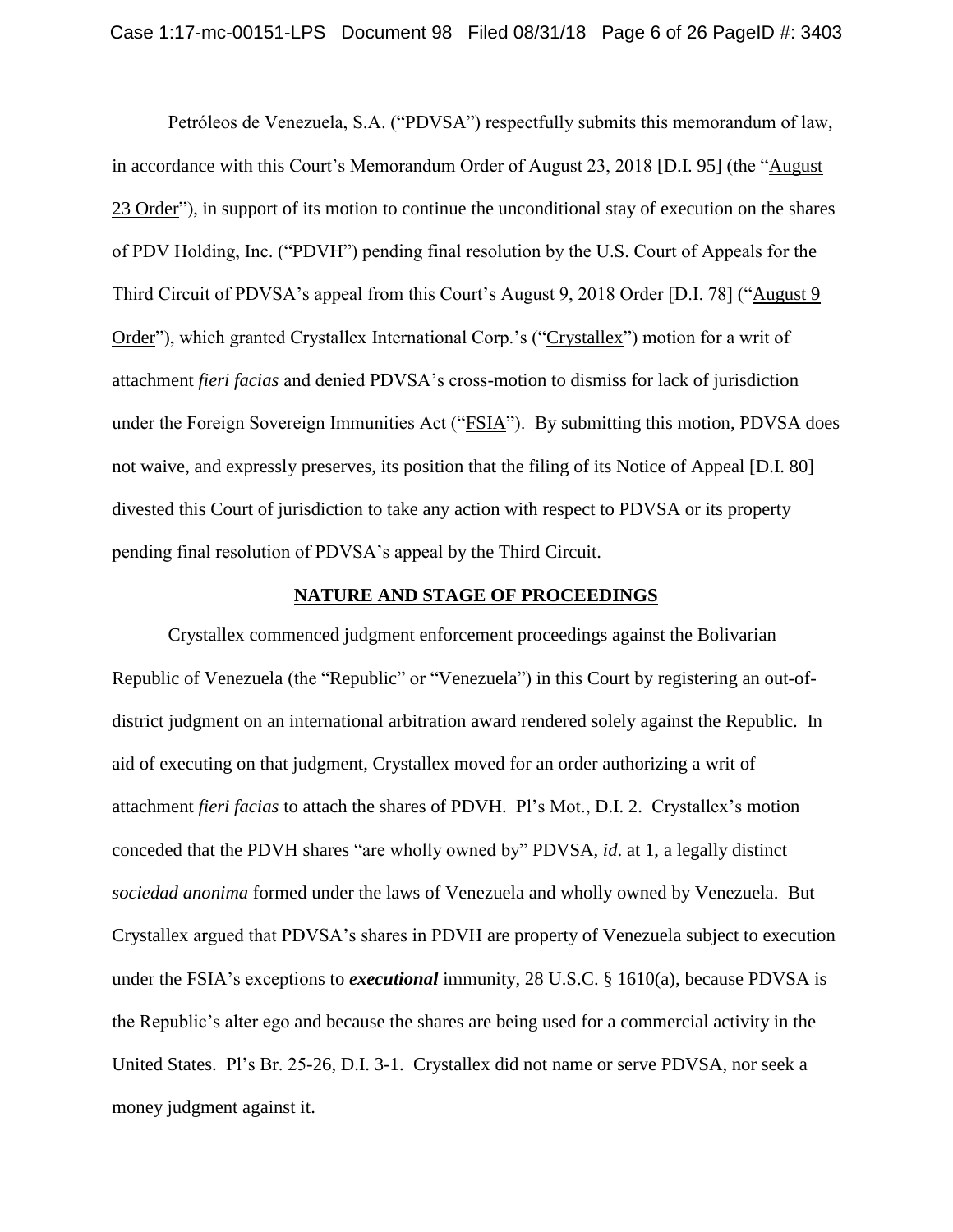PDVSA intervened to protect its assets and invoked its own immunity from suit as an undisputed "agency or instrumentality of a foreign state" under the FSIA, 28 U.S.C. § 1603(b). Because Crystallex's alter ego claim is untethered to any of the FSIA's exceptions to *jurisdictional* immunity, 28 U.S.C. § 1605, and because Crystallex did not name or properly serve PDVSA, PDVSA cross-moved to dismiss for lack of subject matter and personal jurisdiction under the FSIA. PDVSA's Cross-Mot., D.I. 25; PDVSA's Br. 2-3, 9-13, D.I. 26. PDVSA also asked this Court to deny Crystallex's motion, because Crystallex cannot establish an alter ego relationship between Venezuela and PDVSA in the context of holding PDVSA liable for the Republic's expropriation of Crystallex's assets under *First Nat'l City Bank v. Banco Para El Comercio Exterior de Cuba*, 462 U.S. 611 (1983) ("*Bancec*"), and its progeny. PDVSA's Br. 13-37, D.I. 26. PDVSA also argued that the shares of PDVH are not attachable because they are not currently being used, and cannot be used, for any commercial activity within the meaning of the FSIA as a result of U.S. sanctions against Venezuela under Exec. Order No. 13808, 82 Fed. Reg. 41,155 (Aug. 29, 2017) ("E.O. 13808"). PDVSA's Br. 37-40, D.I. 26. And, in any event, the PDVH shares are not attachable without a license, as clarified by FAQ No. 596, issued by the U.S. Treasury Department's Office of Foreign Assets Control ("OFAC") in connection with Exec. Order No. 13835, 83 Fed. Reg. 24,001 (May 24, 2018) ("E.O. 13835" and, together with E.O. 13808, the "Executive Orders"), and Crystallex has no such license.<sup>1</sup> PDVSA's July 19, 2018 Ltr., D.I. 63; PDVSA's July 25, 2018 Ltr., D.I. 65; PDVSA's Aug. 2, 2018 Ltr., D.I. 65.

 On August 9, 2018, this Court entered its Order denying PDVSA's cross-motion to dismiss for lack of subject matter jurisdiction under the FSIA, and granting Crystallex's motion for a writ authorizing the attachment of PDVSA's shares in PDVH (the "Writ"). August 9 Order

<sup>1</sup> U.S. Dept. of Treasury, OFAC, Other Sanctions Programs, *Venezuela Sanctions*, FAQ No. 596, https://www.treasury.gov/resource-center/faqs/Sanctions/Pages/faq\_other.aspx#venezuela.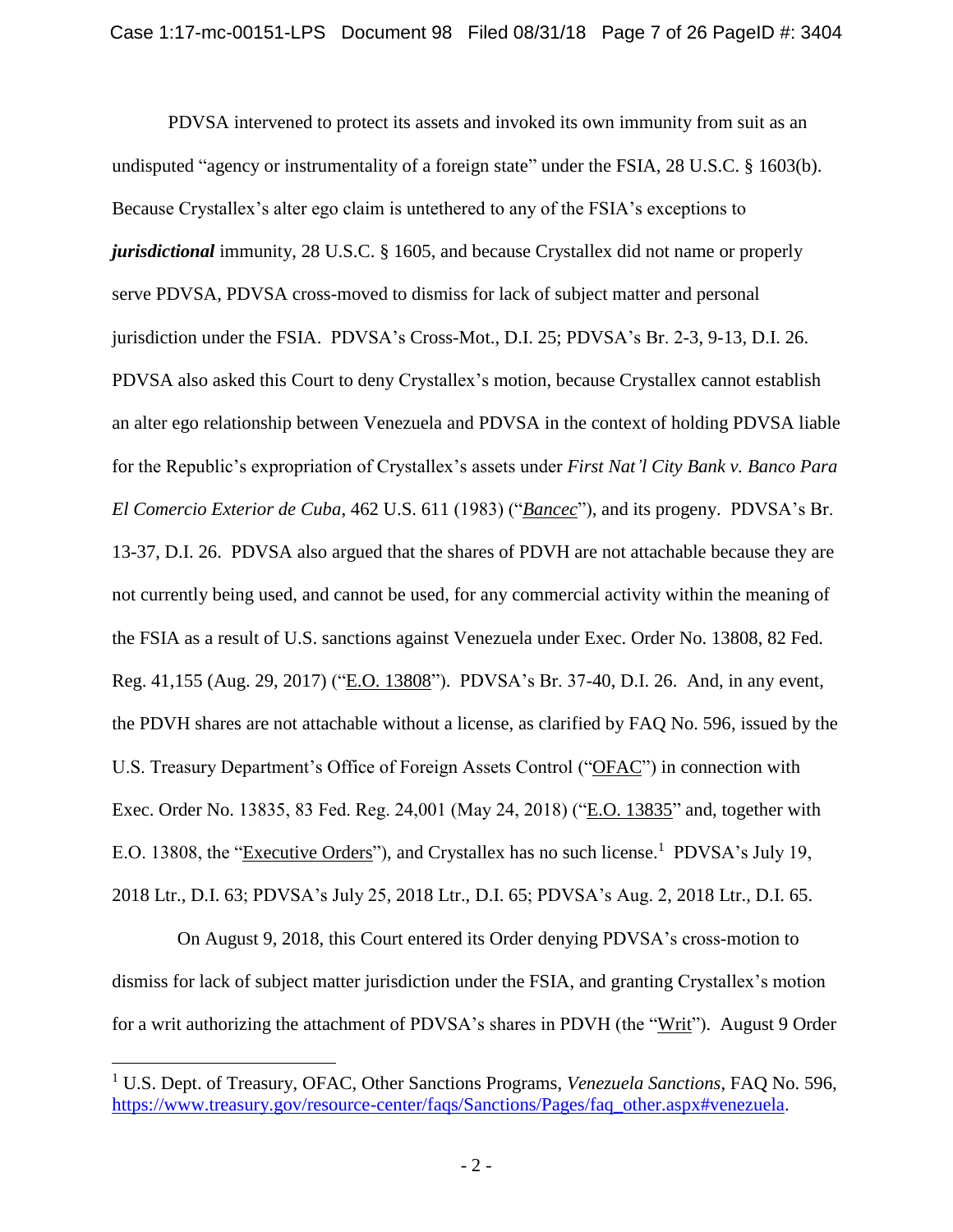1, D.I. 78. The Court directed Crystallex and PDVSA to, no later than August 16, 2018, submit a joint status report setting forth their position(s) as to how the case should proceed, and directed the Clerk of Court "**not** to issue the writ of attachment until after the Court issues an additional Order following its review of the forthcoming status report." *Id*. at 1-2 (emphasis in original). No separate money judgment has been entered against PDVSA.

The following day, PDVSA filed a timely Notice of Appeal from the August 9 Order. D.I. 80.<sup>2</sup> On August 16, 2018, PDVSA and Crystallex submitted a joint status report in which PDVSA asserted that, because the August 9 Order denies PDVSA's sovereign immunity, the August 9 Order is an immediately appealable collateral order and thus the filing of PDVSA's Notice of Appeal conferred exclusive jurisdiction over PDVSA and its property in the Third Circuit and divested this Court of jurisdiction to take any further actions with respect to issuance or enforcement of the Writ. D.I. 86. As such, PDVSA's position is that this case cannot proceed in the District Court until final resolution of PDVSA's appeal by the Third Circuit. *Id*. at 6-8. For its part, Crystallex asked the Court to "direct the Clerk to issue the writ immediately," taking the position that the August 9 Order is a "final appealable order" that the District Court "retains the authority to enforce" unless it issues a stay. *Id*. at 2.

On August 23, 2018, this Court issued its Order directing the Clerk of Court to issue Crystallex's Praecipe and issue the Writ to the U.S. Marshals Service, and ordering the U.S. Marshals Service to serve the Writ in furtherance of an eventual execution on PDVSA's shares in PDVH through a sale. D.I. 95. In its August 23 Order, this Court agreed that "PDVSA is correct that the Court no longer retains jurisdiction over the issues on appeal," namely whether "PDVSA's sovereign immunities" under the FSIA "preclude the attachment and execution

 $2$  That appeal was docketed by the U.S. Court of Appeal for the Third Circuit on August 15, 2018. *Crystallex Int'l Corp. v. Bolivarian Republic of Venezuela*, Case No. 18-2797 (3d Cir.).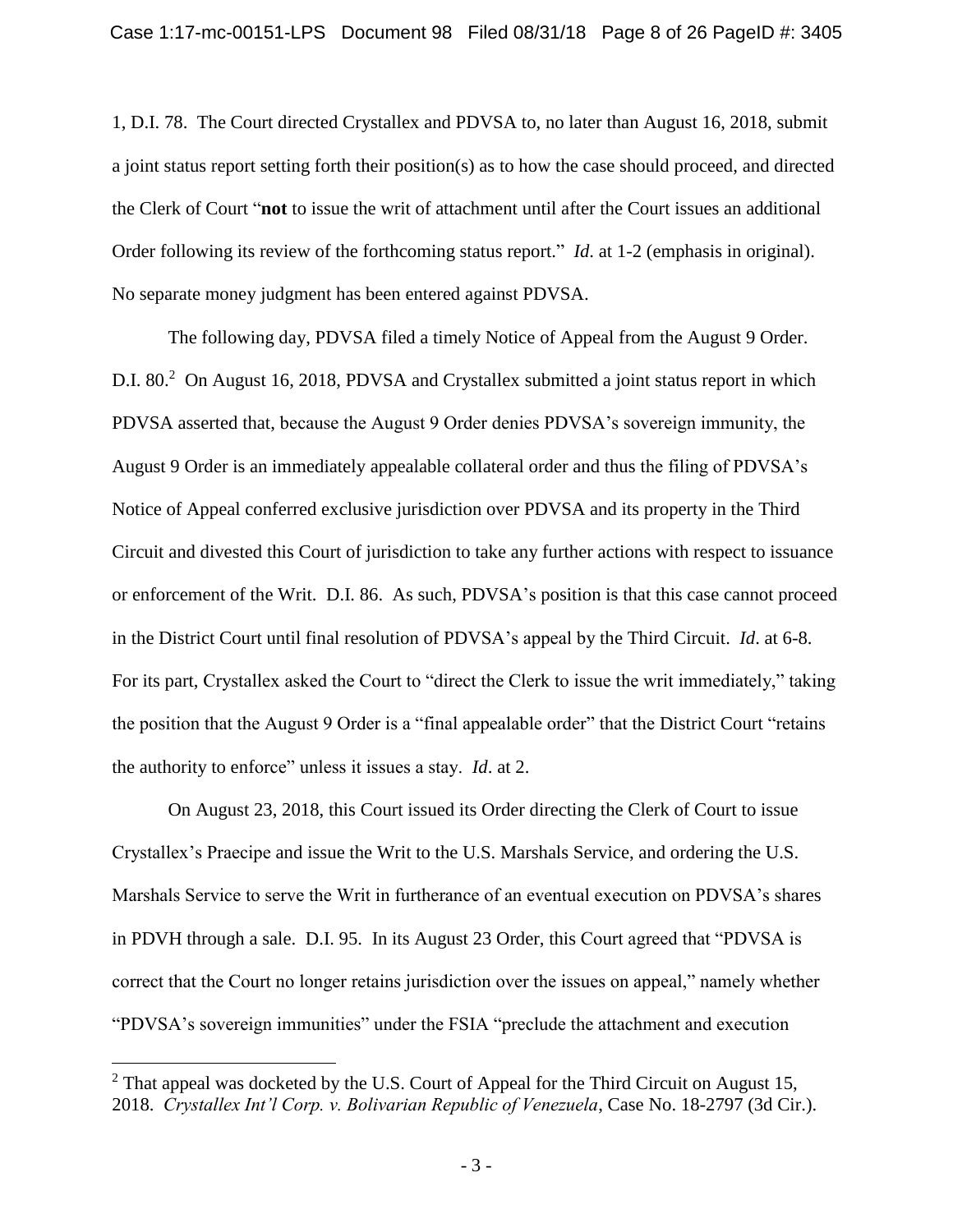sought by Crystallex." *Id*. at 3. Nevertheless, it decided that, "notwithstanding PDVSA's filing of a Notice of Appeal, the Court retains authority to enforce the judgment that is currently on appeal." *Id*. The Court stayed execution on the PDVH shares "until further Order" in order to provide itself "the opportunity to consider any additional motions," including a motion to stay under Rule 62(d) of the Federal Rules of Civil Procedure ("Rule 62(d)"), or any "other input any party, or any third party, wishes to provide." August 23 Order 2, D.I. 95. It set a briefing schedule pursuant to which a motion to stay would have to be filed no later than seven days after service of the Writ. *Id*. at 2. The Writ was issued the same day and subsequently served by the U.S. Marshals Service on August 24, 2018. D.I. 96.

On August 24, 2018, to protect its position that this Court has been divested of jurisdiction as a result of PDVSA's appeal, PDVSA filed a petition for a writ of mandamus in the Third Circuit.<sup>3</sup> PDVSA asked the Third Circuit to direct this Court to: (i) vacate the August 23 Order, and (ii) acknowledge that it has been divested of jurisdiction with respect to PDVSA and its property, and refrain from any enforcement of its August 9 Order, pending final resolution of PDVSA's appeal. Mandamus Pet. at 3. The mandamus petition is still pending.

Without prejudice to its position that this Court has been divested of jurisdiction pending its appeal, and in compliance with the August 23 Order, PDVSA now moves, under Rule 62(d), for a continuation of the unconditional stay of execution on the PDVH shares.

#### **SUMMARY OF ARGUMENTS**

1. The circumstances of this case satisfy the Third Circuit's equitable test for granting a stay, namely assessing the movant's likelihood of success on appeal and balancing the potential harms of granting or denying a stay.

<sup>3</sup> The petition was docketed by the Third Circuit on August 27, 2018. *In re Petroleos de Venezuela, S.A.*, Case No. 18-2889 (3d Cir.).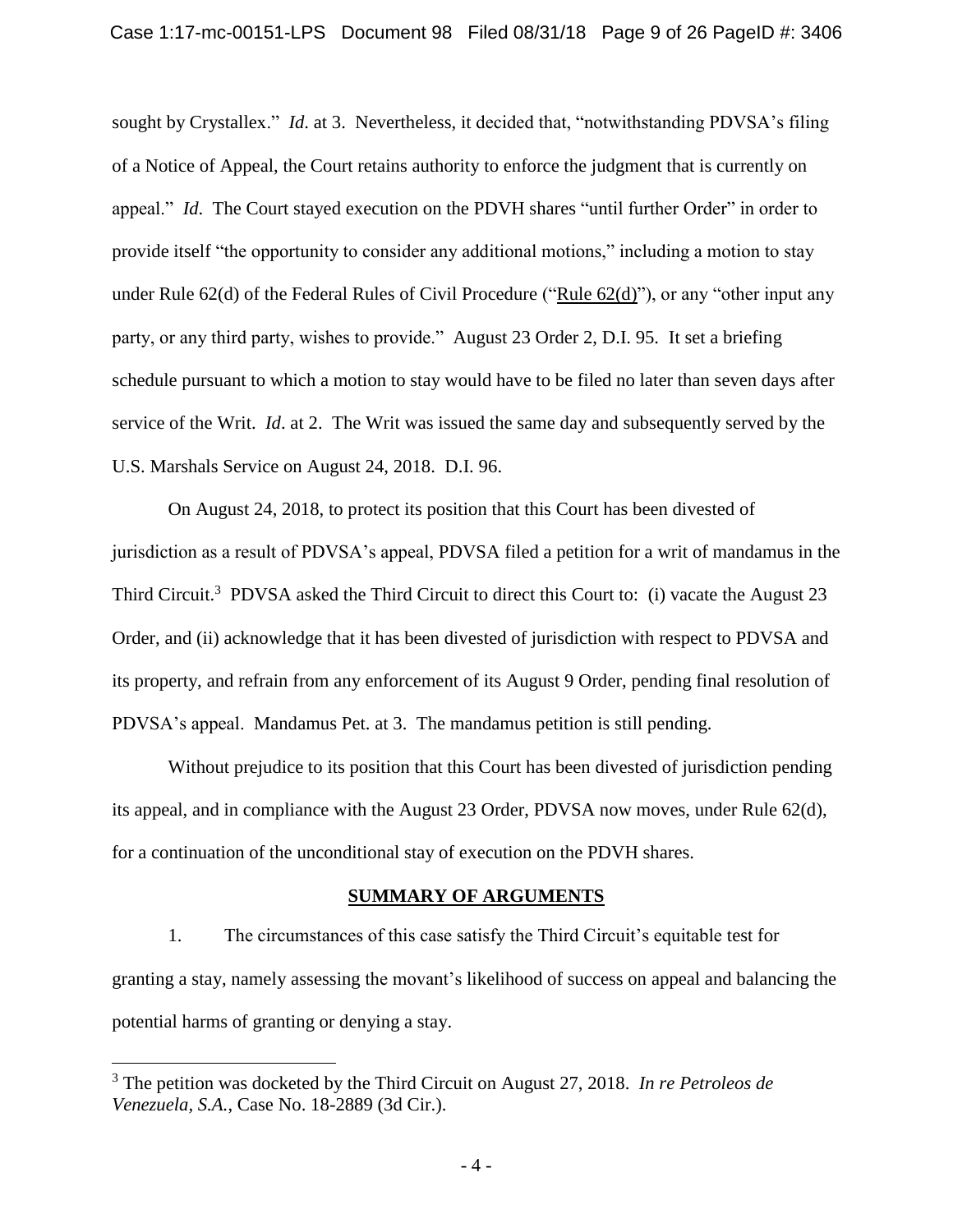*First*, PDVSA meets the applicable likelihood of success standard. U.S. Supreme Court and Third Circuit precedent, and the settled law of two other circuits, embrace PDVSA's position that this Court needed an independent basis of subject matter jurisdiction with respect to PDVSA and that an alter ego claim, untethered to any of the FSIA's exceptions to immunity, does not provide a sufficient basis for the Court's jurisdiction. Moreover, no court has ever reversepierced the corporate veil of a well-established, state-owned company, such as PDVSA. And the Court's decision finding that the *Bancec* presumption of separateness between a foreign state and its agency or instrumentality was overcome absent *any* evidence that the foreign state abused the agency or instrumentality's corporate form in a manner that resulted in harm to the plaintiff flies in the face of the overwhelming authority on this issue. Even this Court acknowledged that the issue of its subject matter jurisdiction "is not free from doubt." Opinion at 14, D.I. 83.

*Second*, the balance of harms firmly favors continuing the stay. If execution on the PDVH shares is allowed to proceed before the Third Circuit finally resolves PDVSA's appeal, not only will PDVSA be stripped of its ownership rights in the PDVH shares, but the legal and practical value of PDVSA's immunity defense also will be forever destroyed. There has never been a case in which a court has authorized a judgment creditor of a foreign state to execute directly against the assets of its agency or instrumentality on an alter ego theory before the agency or instrumentality had an opportunity to test its jurisdictional immunity defense on appeal. In addition, CITGO Holding, Inc. ("CITGO Holding") and CITGO Petroleum Corporation ("CITGO" and, together with CITGO Holding, the "CITGO Entities"), as well as other third parties including U.S. creditors, consumers and workers, also will suffer irreparable harm absent a stay. A sale of the PDVH shares would trigger a cascade of adverse events across various financing arrangements that could jeopardize the financial well-being of PDVSA and the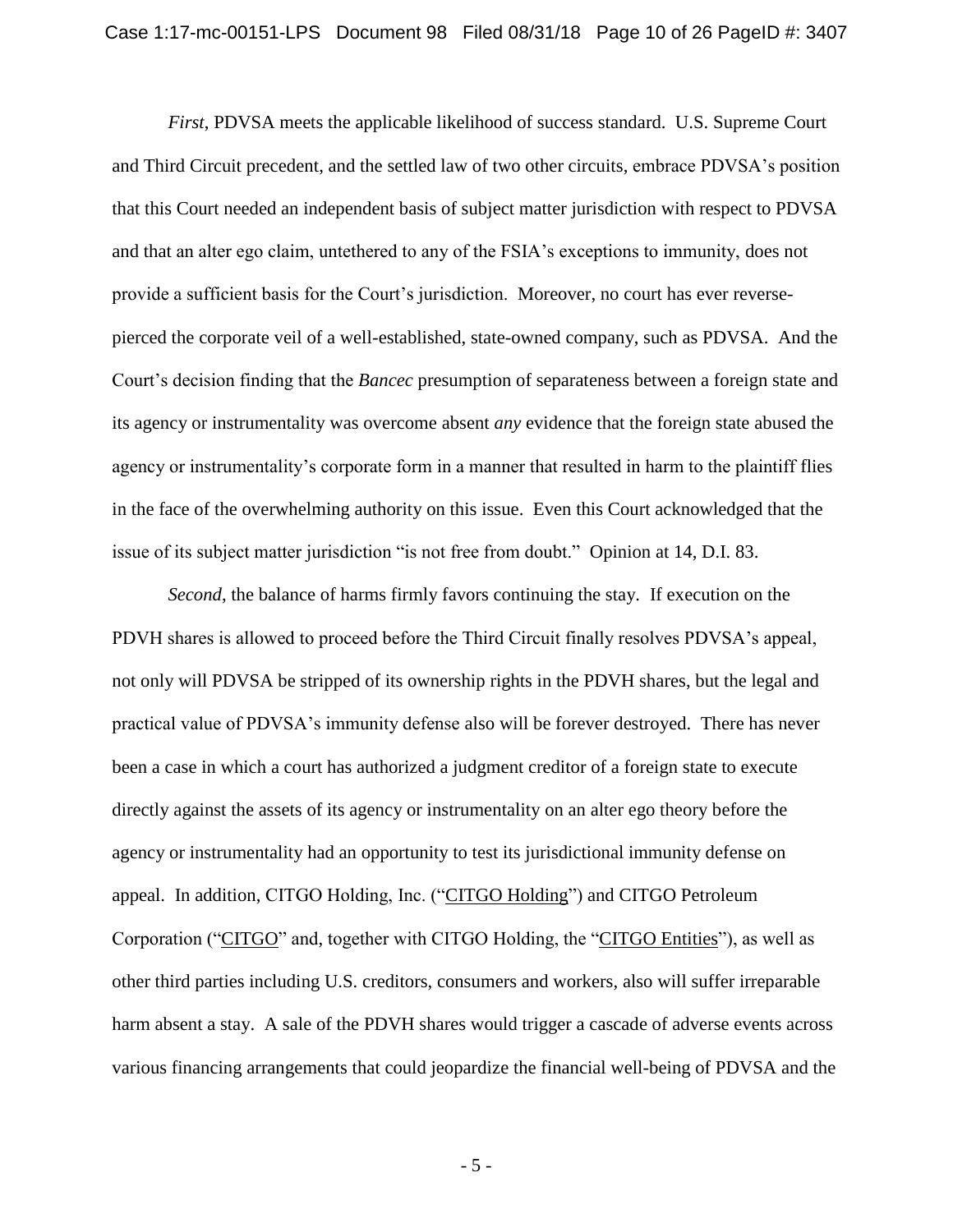CITGO Entities and, as a result, have a significant negative impact on the value of the PDVH shares. Conversely, granting the stay does not put Crystallex in any greater disadvantage than it already faces because the Executive Orders operate as a restraint on the PDVH shares even without the Writ. The Writ acts as additional security for Crystallex.

2. As a number of courts have held, a bond under Rule 62(d) is unnecessary because the Writ itself is sufficient security in lieu of a bond. Furthermore, the usual cost-benefit analysis used in deciding whether to waive a bond supports granting an unconditional stay where, as here, a bond is impracticable and inefficient. The Writ and Executive Orders already operate as a restraint on the PDVH shares. Although PDVSA is a large company with billions of dollars in assets, it is currently facing serious liquidity and credit restrictions. And, in light of the Executive Orders, securing additional financing for a bond or other security is legally impossible. Denying an unconditional stay – and proceeding with execution on the PDVH shares – would further risk PDVSA's and the CITGO Entities' financial stability and imperil the position of third-party creditors over a judgment for which this Court may lack jurisdiction. Granting an unconditional stay does not make Crystallex any worse off than it is today.

The more prudent and efficient course is to enter an unconditional stay until PDVSA's immunity and this Court's jurisdiction are conclusively determined.

#### **FACTUAL BACKGROUND**

PDVSA is a large, state-owned enterprise. It owns 100% of the shares of PDVH, a Delaware corporation. And PDVH owns 100% of the shares of CITGO Holding, which in turn owns 100% of the shares of CITGO, a multibillion-dollar Delaware corporation headquartered in Texas and founded more than a century ago. Schmilinsky Decl. ¶ 13, D.I. 29. Relying upon its own balance sheet, PDVSA has entered into transactions with counterparties all over the world. Schmilinsky Decl. ¶ 12, D.I. 29; Montoya Decl. ¶¶ 28, 31-32, D.I. 28.

- 6 -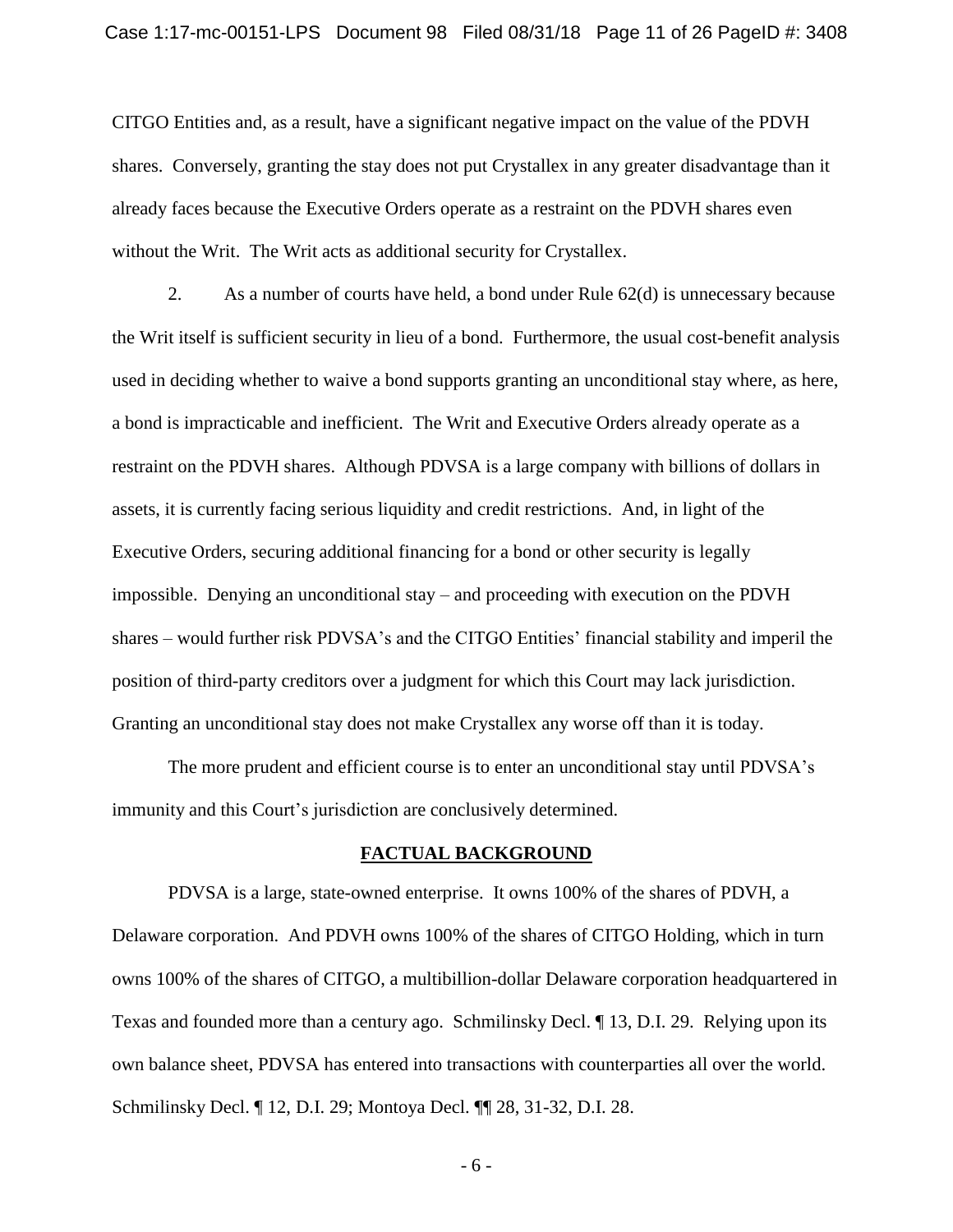Those transactions encompass various financing arrangements that provide for default and termination events that could be triggered by a sale of more than 50% of the PDVH shares, setting off a cascade of adverse events that could jeopardize the financial well-being of PDVSA and the CITGO Entities and, as a result, have a significant negative impact on the value of the PDVH shares. For instance, a sale of more than 50% of the PDVH shares could cause the acceleration of PDVSA's obligation to pay outstanding principal of up to US\$2.85 billion plus accrued interest and premium under a series of 8.50% senior notes due 2020 ("PDVSA 2020 Notes"), and since such notes are secured by 50.1% of the shares of capital stock of CITGO Holding, result in foreclosure on 50.1% of the CITGO Holding shares. Bayrock Decl.  $\P\P$  7-8.<sup>4</sup>

Additionally, a sale of more than 50% of the PDVH shares would constitute a "Change of Control" under certain senior notes issued by CITGO Holding (the "CITGO Holding Notes") and CITGO (the "CITGO Notes"), which would trigger affirmative covenants requiring the CITGO Entities to offer to repurchase those notes. Lack of timely compliance with such repurchase obligations may trigger acceleration of the notes. If the CITGO Entities fail to repay the notes once they are accelerated, such failure may trigger foreclosure on substantially all of the assets of: (i) CITGO Holding, including 100% of the shares of capital stock of CITGO, which are pledged to secure the CITGO Holding Notes; and (ii) CITGO, including the three refineries owned by CITGO, which are pledged to secure the CITGO Notes. *Id.* ¶ 9.

These events would then trigger consequences under other financing agreements, the most serious being events of default and acceleration of PDVSA's obligation to pay aggregate outstanding principal of up to US\$22.49 billion plus accrued interest and premium under eight series of unsecured senior notes issued by PDVSA (the "Unsecured PDVSA Notes"). *Id.* ¶ 10.

<sup>&</sup>lt;sup>4</sup> References to "Bayrock Decl.  $\P$  " are to the Declaration of David Bayrock executed on August 30, 2018 and filed contemporaneously with this motion.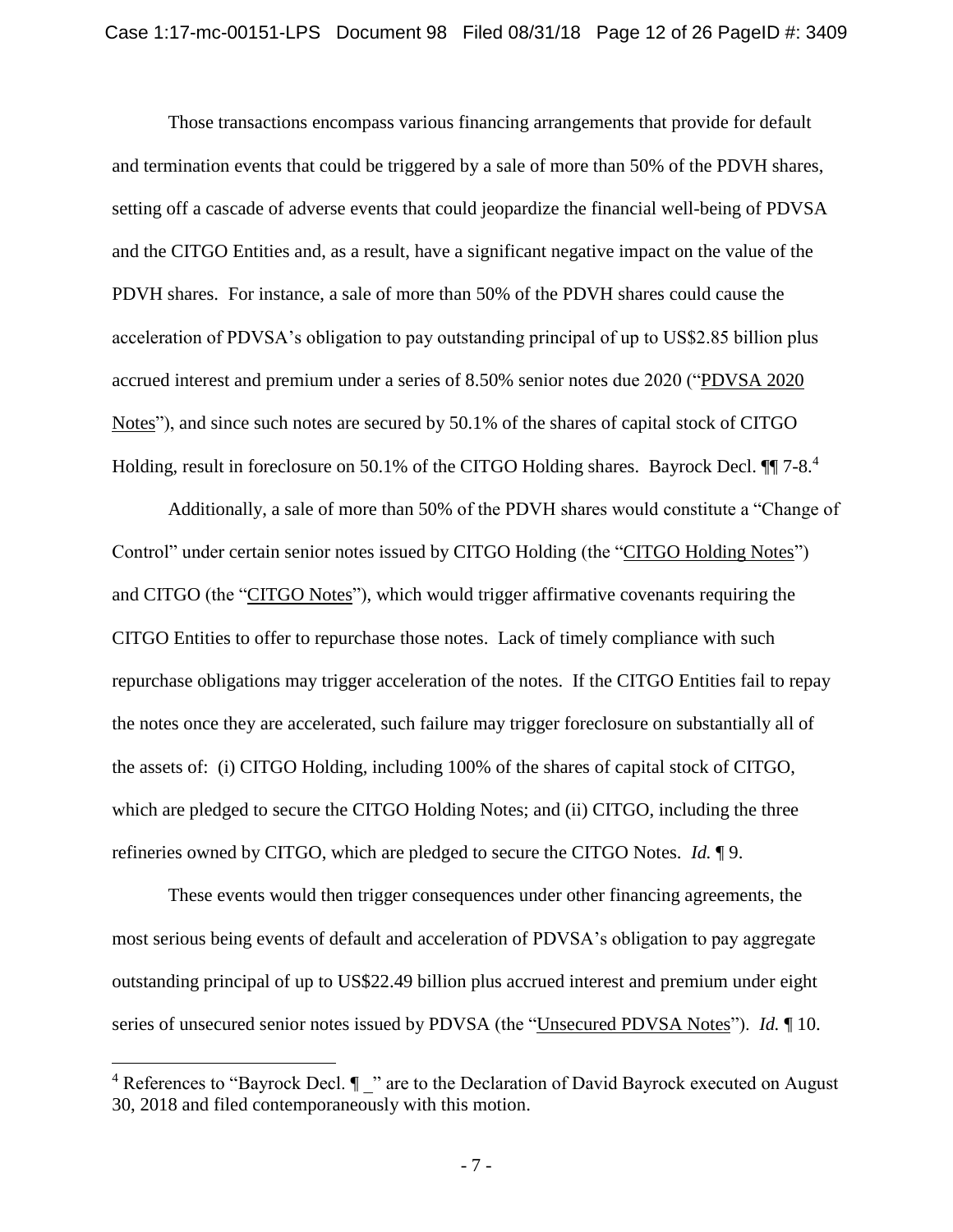In sum, and as described in more detail in the accompanying Bayrock Decl., the direct and indirect potential consequences of a sale of more than 50% of the shares of PDVH include, without limitation:

- Acceleration of payment obligations of PDVSA of more than \$25 billion under the PDVSA 2020 Notes and the Unsecured PDVSA Notes;
- Foreclosure on 50.1% of the CITGO Holding shares pledged as collateral to the holders of the PDVSA 2020 Notes;
- Acceleration of payment obligations of CITGO Holding and CITGO of more than \$2 billion under the senior notes issued by those entities; and
- Foreclosure on substantially all the assets of CITGO Holding and CITGO, including the three refineries owned by CITGO in Texas, Louisiana and Illinois.

Ultimately, because PDVH's only significant asset is its shares of capital stock of CITGO Holding, the acceleration of the obligations of the CITGO Entities to repay their financing facilities and the foreclosure on substantially all the assets of the CITGO Entities would result in a significant negative impact on the value of the PDVH shares. *Id.* ¶¶ 11-12.

This snowball effect could avalanche into broader unintended consequences, especially if

CITGO's ability to operate as a going concern is threatened.<sup>5</sup> CITGO's oil supply reaches U.S.

consumers and businesses every day at more than 5,000 gas stations across the country,

 $\overline{a}$ 

including in Delaware. 6 In 2015 alone, "CITGO supplied fifteen billion gallons of gasoline in

<sup>5</sup> Amy Myers Jaffe, *How Much Worse Can it Get for Venezuela's Oil Firm PDVSA?*, Council on Foreign Relations (Jan. 23, 2018), https://www.cfr.org/blog/how-much-worse-can-it-getvenezuelas-state-oil-firm-pdvsa.

<sup>6</sup> *See* CITGO Corporate Social Responsibility Report at 2 (2015), http://www.CITGO.com/SocialResponsibility.jsp; CITGO.com, *CITGO Gas Stations Nearest to You in Delaware*, http://gas-stations.CITGO.com/de.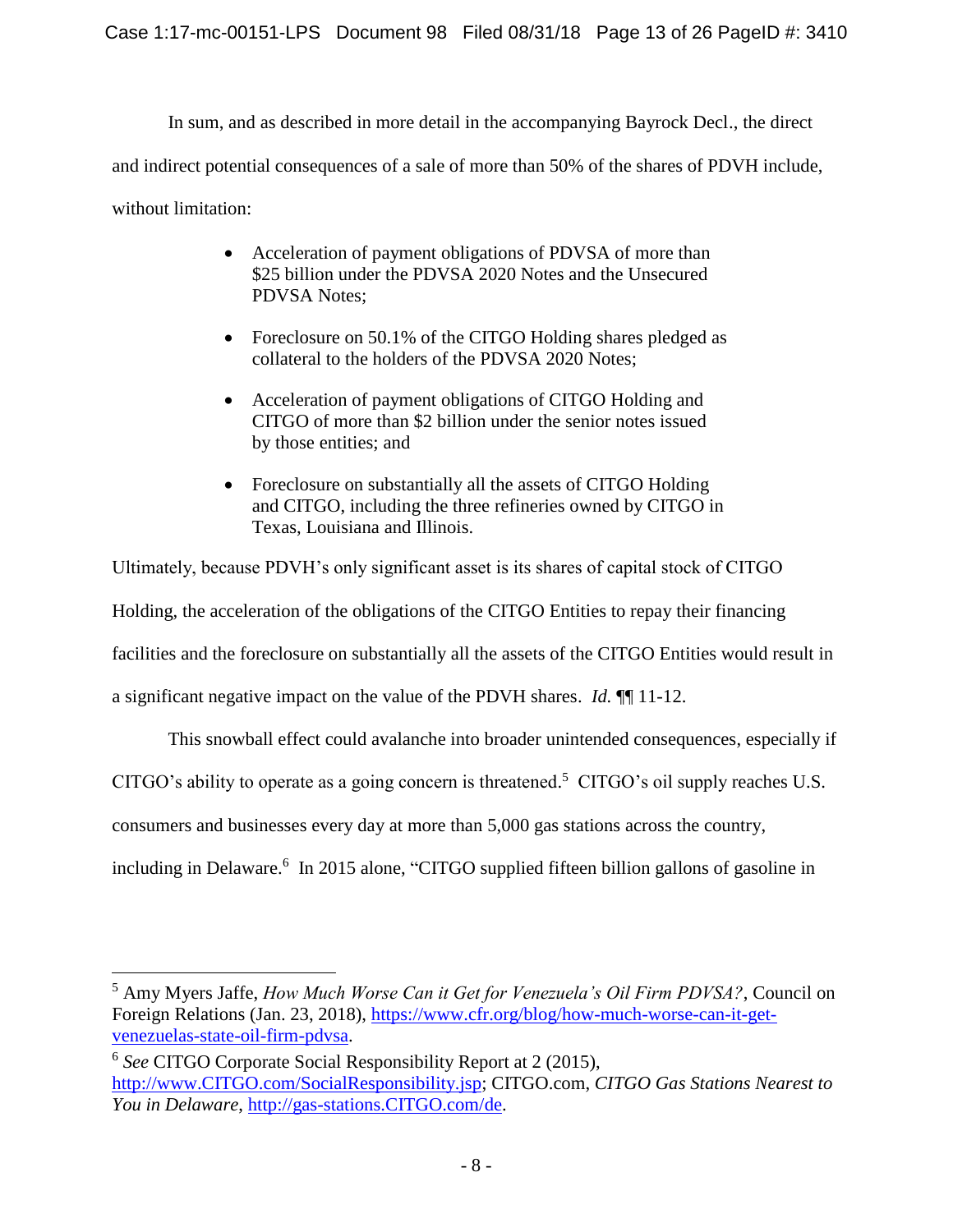the United States."<sup>7</sup> CITGO also employs over 3,500 people in the United States, most of them at the three refineries in Texas, Louisiana and Illinois that are pledged as collateral for the CITGO Notes. 8 U.S. government officials have expressed ongoing interest in CITGO's financial stability. Accordingly, even though the U.S. Government has sanctioned Venezuela, it "has been reluctant to take action that could spill over to CITGO's ability to operate."<sup>9</sup> In fact, the U.S. Treasury has issued three general licenses that specifically insulate the CITGO Entities from the effects of the sanctions. General License No. 2 exempts financing transactions in which the only Venezuelan-owned entities involved are CITGO Holding and any of its subsidiaries.<sup>10</sup> General License No. 3 exempts dealings in bonds that were issued both before E.O. 13808's effective date and by U.S. entities "owned or controlled, directly or indirectly," by Venezuela, which cover the CITGO Entities.<sup>11</sup> Most recently, General License No. 5 exempted from E.O. 13835 all financing transactions and other dealings related to the PDVSA 2020 bonds, which are secured by 50.1% of the shares of CITGO Holding.<sup>12</sup> In essence, the Executive Orders are

<sup>7</sup> Jaffe, *supra* note 5.

<sup>8</sup> *See* CITGO Corporate Social Responsibility Report, *supra* note 6, at 2, 5.

<sup>9</sup> Jaffe, *supra* note 5. *See also* WHITE HOUSE, *Statement by the Press Secretary on New Financial Sanctions on Venezuela* (Aug. 25, 2017), https://www.whitehouse.gov/briefingsstatements/statement-press-secretary-new-financial-sanctions-venezuela/; Marianna Parraga and Catherine Ngai, *Exclusive: Venezuela state oil firm's credit woes spread to U.S. unit Citgo*, REUTERS (Sept. 14, 2017), https://www.reuters.com/article/us-oil-citgo-pete-creditexclusive/exclusive-venezuela-state-oil-firms-credit-woes-spread-to-u-s-unit-citgoidUSKCN1BP2P2.

<sup>&</sup>lt;sup>10</sup> U.S. Dept. of Treasury, OFAC, General License No. 2, Authorizing Certain Transactions Involving CITGO Holding, Inc. (Aug. 25, 2017), https://www.treasury.gov/resourcecenter/sanctions/Programs/Documents/venezuela\_gl2.pdf.

<sup>&</sup>lt;sup>11</sup> U.S. Dept. of Treasury, OFAC, General License No. 3, Authorizing Transactions Related to, Provisions of Financing for, and other Dealings in Certain Bonds (Aug. 25, 2017), https://www.treasury.gov/resource-center/sanctions/Programs/Documents/venezuela\_gl3.pdf.

<sup>&</sup>lt;sup>12</sup> U.S. Dept. of Treasury, OFAC, General License No. 5, Authorizing Certain Transactions Related to the Petroleos de Venezuela SA 2020 8.5 Percent Bond (July 19, 2018), https://www.treasury.gov/resource-center/sanctions/Programs/Documents/venezuela\_gl5.pdf.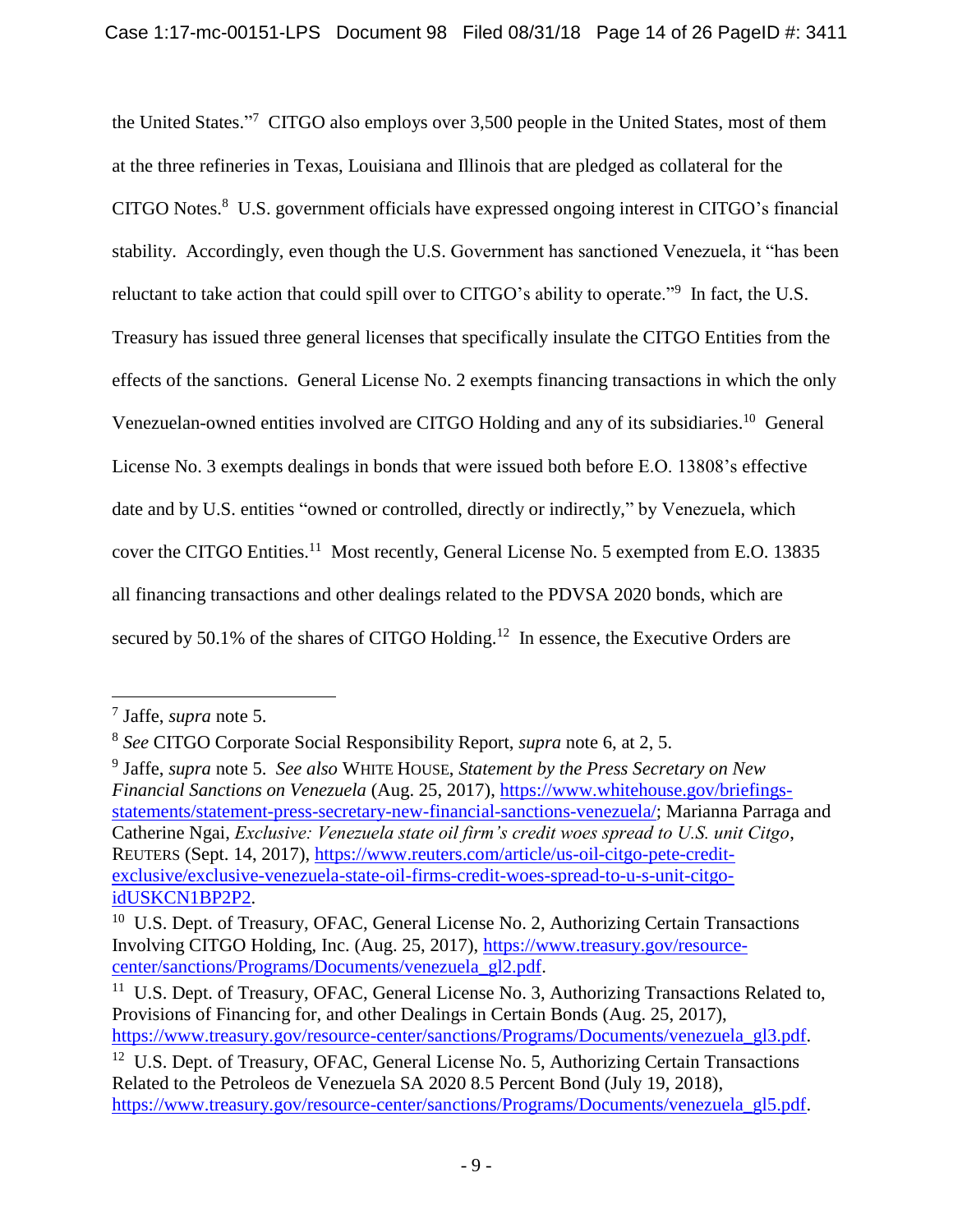designed to avoid disruption of CITGO's operations.

### **ARGUMENT**

### **I. The Third Circuit's Test for Granting a Stay Favors PDVSA**

Ordinary equitable considerations favor continuing the stay of execution on the PDVH shares pending PDVSA's appeal from this Court's denial of its sovereign immunity. A district court has the inherent power to stay proceedings at any stage of the litigation "with economy of time and effort for itself, for counsel, and for litigants." *Bechtel Corp. v. Laborers' Int'l Union*, 544 F.2d 1207, 1215 (3d Cir. 1976) (quoting *Landis v. N. Am.Co.*, 299 U.S. 248, 254-55 (1936)). Four factors inform a court's decision to grant or deny a stay pending appeal:

> (1) whether the stay applicant has made a strong showing that [it] is likely to succeed on the merits; (2) whether the applicant will be irreparably injured absent a stay; (3) whether issuance of the stay will substantially injure the other parties interested in the proceeding; and (4) where the public interest lies.

*Revel AC, Inc. v. IDEA Boardwalk LLC (In re Revel AC, Inc.)*, 802 F.3d 558, 568 (3d Cir. 2015) (Ambro, J.) (reversing the district court's denial of a stay of an order authorizing the sale of property pending appeal) (quoting *Hilton v. Braunskill*, 481 U.S. 770, 776 (1987)) (alteration supplied).

Courts in the Third Circuit follow a "sliding scale approach" in which "the first two factors are the most critical." *Id.* at 570. Once the movant satisfies the first two factors, courts balance them against the risk of harm to opposing parties. *Id*. at 569. The higher the movant's odds of success, "the less heavily the balance of harms must weigh in its favor, and vice versa." *Id.* at 570. Lastly, courts assess the public interest – "in effect, how a stay decision has consequences beyond the immediate parties." *Id*. at 569 (internal quotation marks omitted). "But depending on how strong a case the stay movant has on the merits, a stay is permissible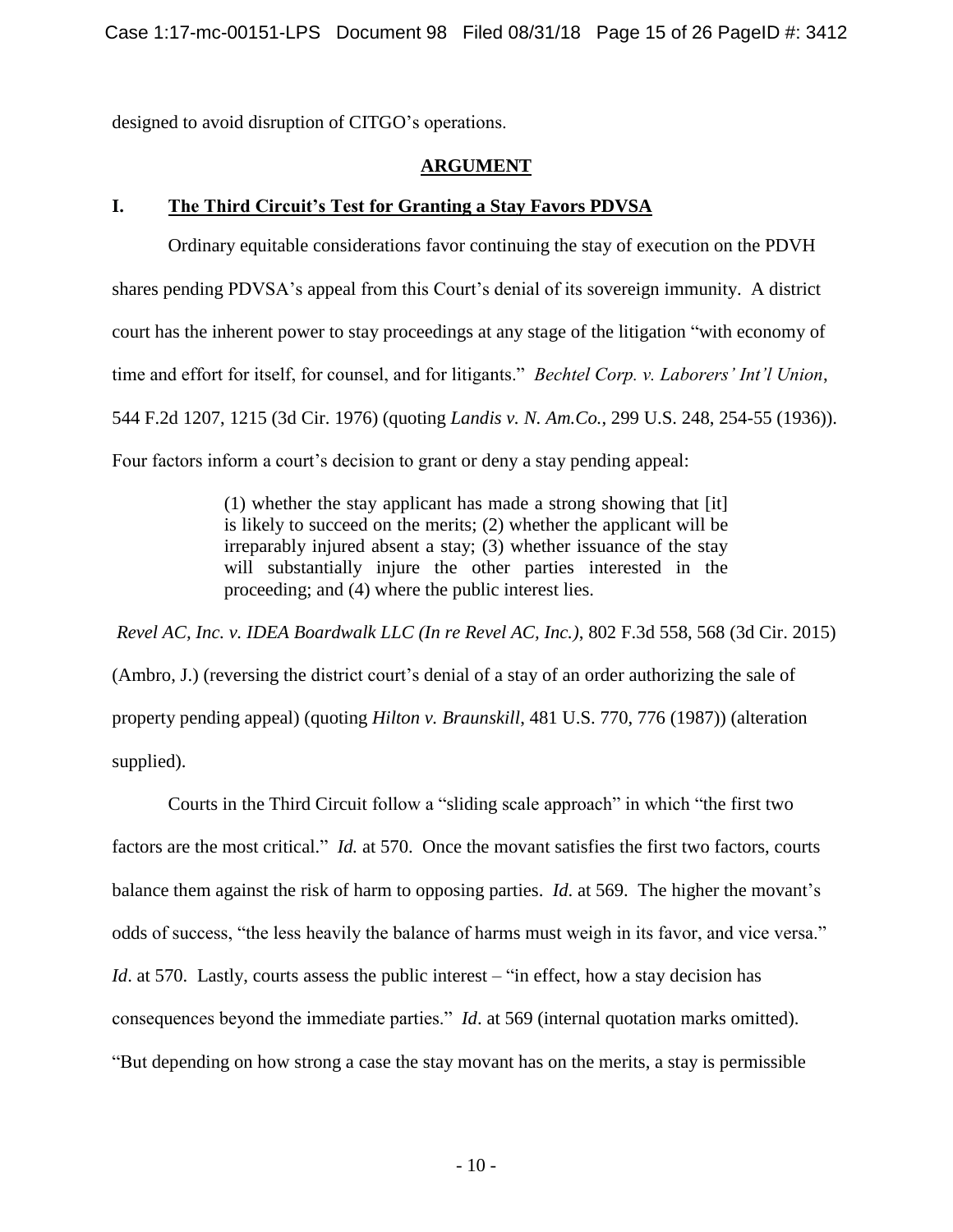even if the balance of harms and public interest weigh against holding a ruling in abeyance pending appeal." *Id*. at 571.<sup>13</sup>

#### **A. PDVSA Meets the Likelihood of Success Standard**

To satisfy the first factor, PDVSA is "required to show, at a minimum, serious questions going to the merits," but it need only establish that its odds of winning are "significantly better than negligible but not greater than 50%." *Revel*, 802 F.3d at 570, 571 (internal quotations omitted). PDVSA's appeal raises "serious questions" going to more than just the merits of Crystallex's alter ego claim; it implicates this Court's subject matter jurisdiction, as well as international comity concerns underlying foreign sovereign immunity. *See Bancec*, 462 U.S. at 626-27 ("Due respect for the actions taken by foreign sovereigns and for principles of comity between nations leads us to conclude . . . that government instrumentalities established as juridical entities distinct and independent from their sovereign should normally be treated as such. We find support for this conclusion in the legislative history of the Foreign Sovereign Immunities Act.") (internal citation omitted).

Furthermore, PDVSA's chance of success is "significantly better than negligible," and at least fifty percent. *Revel*, 802 F.3d. at 571. As this Court acknowledged in its Opinion denying PDVSA's motion to dismiss: "PDVSA is a presumptively separate sovereign instrumentality that is entitled to . . . invoke its own sovereign immunity, and is presumptively immune from the court['s] subject matter jurisdiction, presumptively separate from Venezuela, and its property is presumptively immune from attachment and execution." Opinion at 75, D.I. 83; *see also EM Ltd. v. Banco Cent. De La Republica Argentina*, 800 F.3d 78, 89, 90 (2d Cir. 2015) ("*EML*").

 $13$  A district court also has the power to stay proceedings "while a petition for mandamus relief is pending." *Woodson v. Surgitek*, 57 F.3d 1406, 1416 (5th Cir. 1995). *Cf. In re Papandreou*, 139 F.3d 247, 256 (D.C. Cir. 1998) (granting mandamus relief to protect a foreign state's jurisdictional immunity).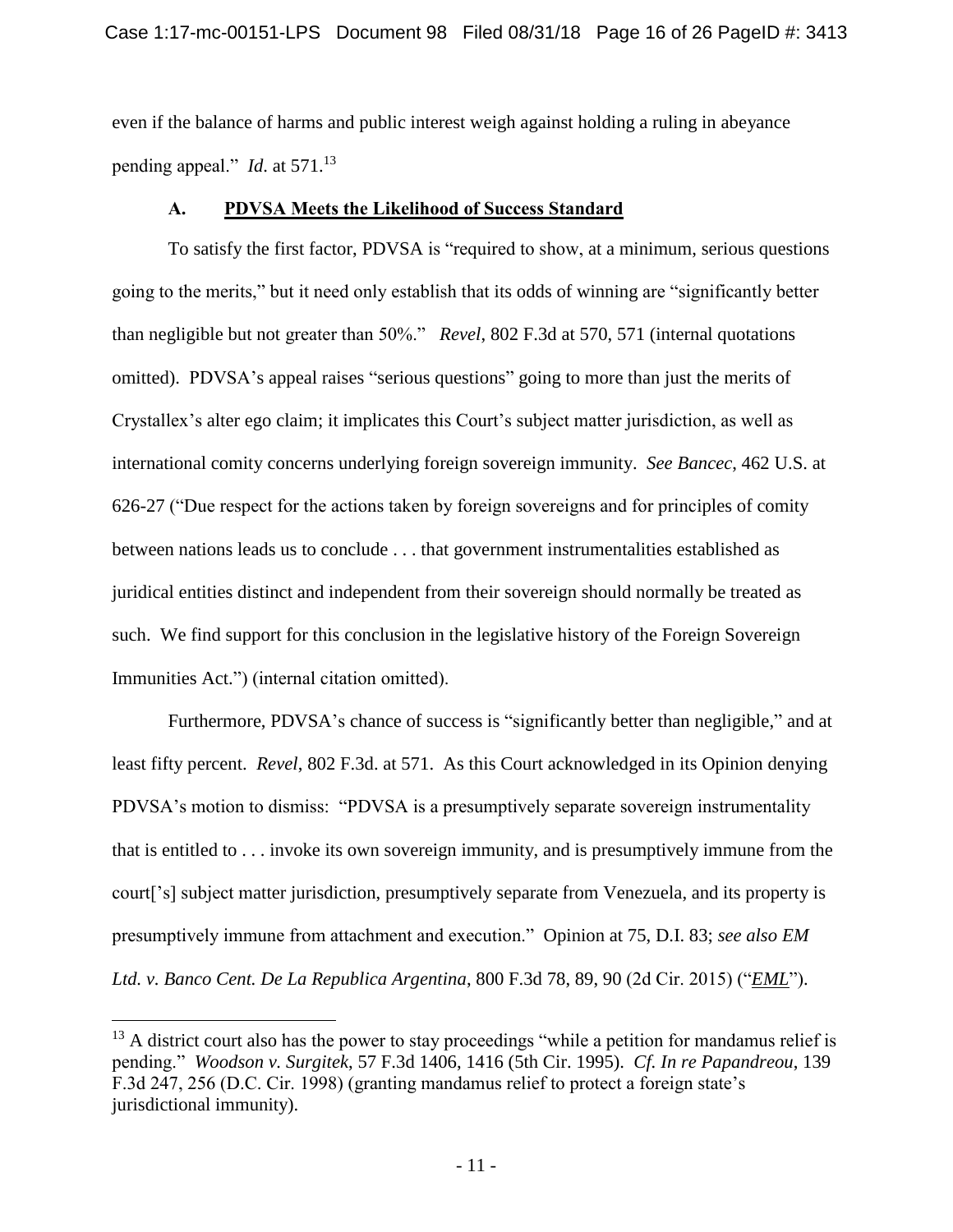Although PDVSA's core jurisdictional argument is a matter of first impression in the Third Circuit, it is based on the settled law of the Second and Eleventh Circuits: U.S. courts lack jurisdiction over a foreign state's agency or instrumentality for an alter ego claim that does not independently satisfy any of the FSIA's exceptions to jurisdictional immunity. *Butler v. Sukhoi Co.*, 579 F.3d 1309, 1313 (11th Cir. 2009); *EML*, 800 F.3d at 96 n. 86. PDVSA's argument is further bolstered by the U.S. Supreme Court's decision in *Peacock v. Thomas*, 516 U.S. 349 (1996), and its progeny, which hold that a federal court must have an independent basis of subject matter jurisdiction over an alter ego claim where, as here, a judgment creditor seeks to enforce its judgment against the legitimately held assets of a third party that is not otherwise liable on the judgment. *See Gambone v. Lite Rock Drywall*, 288 F. App'x 9, 12 (3d Cir. 2008); *IFC Interconsult, AG v. Safeguard Int'l Partners, LLC*, 438 F.3d 298, 312 (3d Cir. 2006).

Moreover, no court has ever reverse-pierced the veil of a well-established, state-owned company, such as PDVSA. And the Court's decision finding that the presumption of separateness to which a foreign state's agency or instrumentality is entitled under *Bancec* was overcome absent *any* evidence that the foreign state abused the agency or instrumentality's corporate form in a manner that resulted in harm to the plaintiff is contrary to the overwhelming authority on this issue. *See* Opinion at 34, D.I. 83 ("Everything Crystallex alleges that Venezuela did to harm Crystallex could have been done – and, indeed, was alleged to have been done – by Venezuela itself, regardless of whether PDVSA even existed."). Indeed, even in the non-sovereign, corporate context, the law is clear that alter ego liability applies *only* in the rare circumstance where the corporate form is abused to perpetrate a fraud against the plaintiff. *See* PDVSA's Br. at 16-17, D.I. 26.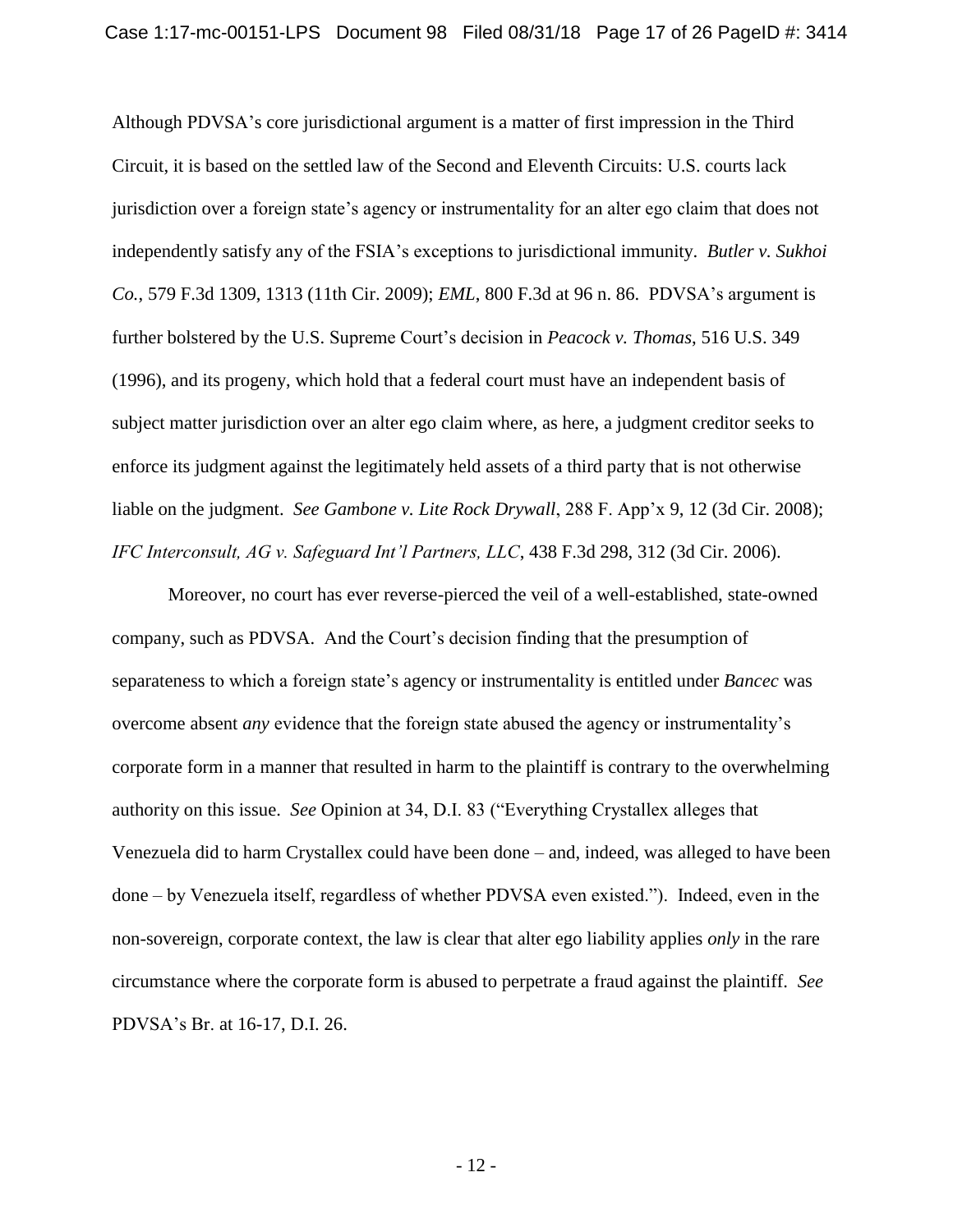Considering the unprecedented nature of its decision, the Court aptly noted that jurisdiction over this case "is not free from doubt." Opinion at 14, D.I. 83. Under these circumstances, PDVSA's odds of winning on appeal are certainly better than negligible. *Cf. Doe v. Boyertown Area Sch. Dist.*, 897 F.3d 518, 2018 U.S. App. LEXIS 20792, at \*21, 24, 33-34 (3d Cir. 2018) (McKee, J.) (defendants were likely to prevail where the law of at least two other circuits and the Supreme Court favored their position, and "no court ha[d] ever" recognized the right plaintiffs were asserting). Maintaining an unconditional stay pending appeal is warranted here. *See Cayuga Indian Nation of N.Y. v. Pataki*, 188 F. Supp. 2d 223, 253 (N.D.N.Y. 2002) (staying enforcement where the court had "ruled on an admittedly difficult legal question and when the equities of the case suggest that the status quo be maintained") (internal quotations and citation omitted). The first factor militates in favor of a stay.

#### **B. Absent a Stay, PDVSA Will Be Irreparably Harmed**

For the second factor, PDVSA must identify an "actual and imminent" injury, one "that cannot be prevented or fully rectified by a successful appeal." *Revel*, 802 F.3d. at 568, 571 (internal quotations and citation omitted). But "the alleged harm need not be occurring or be certain before a court may grant relief." *Id*. at 569 (internal quotations and citation omitted). Rather, PDVSA need only "demonstrate that irreparable injury is *likely*," meaning that it is "more apt to occur than not." *Id.* at 569 (emphasis in original).

If PDVSA's immunity is vindicated on appeal, the Writ will be void *ab initio*. *Cf. Venen v. Sweet*, 758 F.2d 117, 123 (3d Cir. 1985). However, if execution is not stayed pending appeal, PDVSA will have lost its property and been irreparably injured as a result of the irreversible deprivation of its sovereign immunity. *See Bolivarian Republic of Venezuela v. Helmerich & Payne Int'l Drilling Co.*, 137 S. Ct. 1312, 1317 (2017) ("foreign sovereign immunity's basic objective" is "to free a foreign sovereign from *suit*") (emphasis supplied); *Republic of*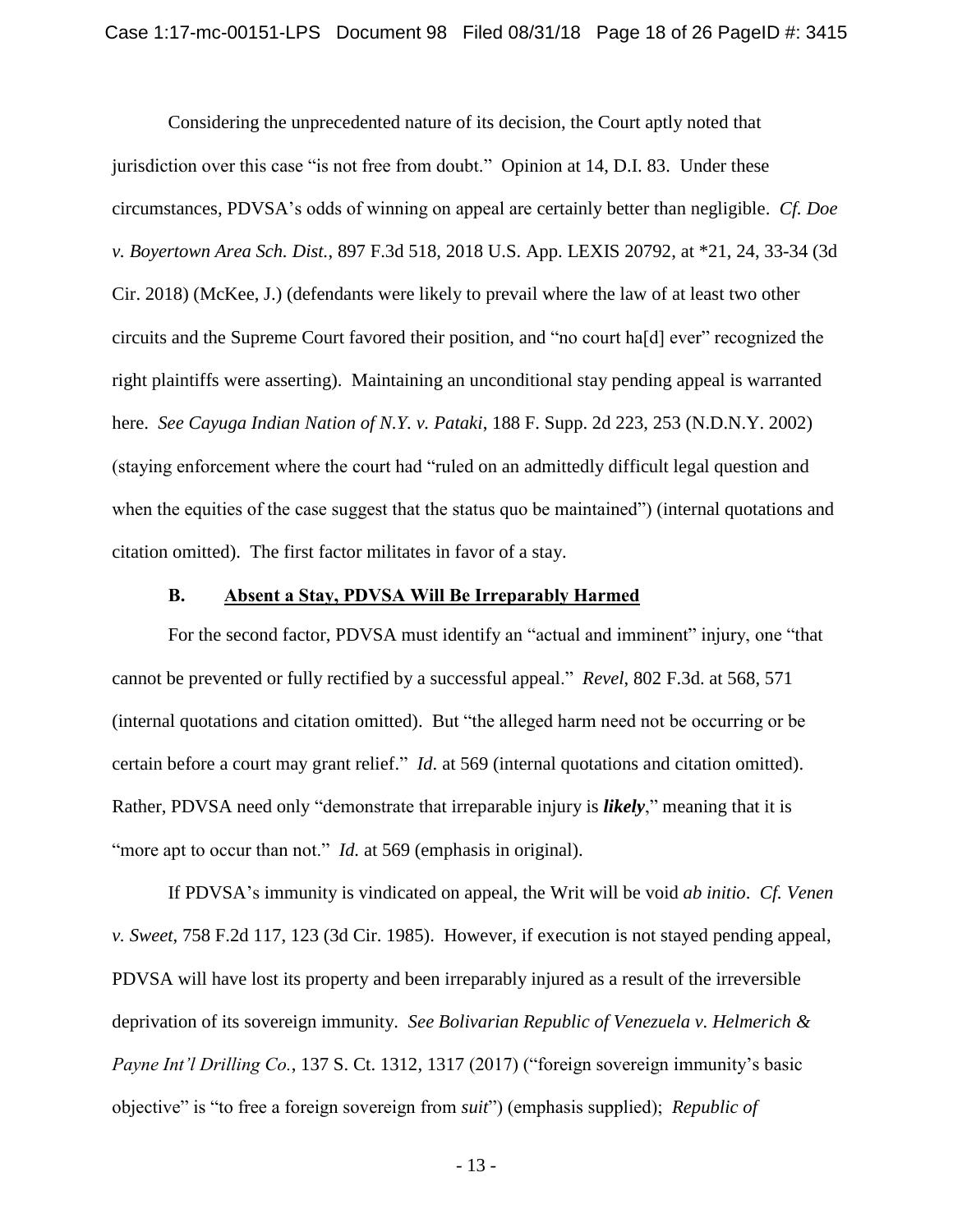*Philippines v. Pimentel*, 553 U.S. 851, 865 (2008) (FSIA immunity "is designed to give foreign states and their instrumentalities some protection from the inconvenience of suit") (internal quotations and citation omitted); *Fed. Ins. Co. v. Richard I. Rubin & Co.*, 12 F.3d 1270, 1281-82 (3d Cir. 1993) (the "legal and practical value" of sovereign immunity would be "destroy[ed]" if a case were allowed to proceed in the district court pending a foreign state's appeal from the denial of its immunity); *EML*, 800 F.3d at 88 & n. 45, 98 ("it would be inconsistent with the underlying purpose of the foreign-sovereign-immunity doctrine to subject [an agency or instrumentality of Argentina] to further burdensome litigation" before determining "conclusively" whether it was immune from an alter ego claim); *Blue Ridge Invs., L.L.C. v. Republic of Argentina*, 735 F.3d 72, 80 (2d Cir. 2013); *United States v. Moats*, 961 F.2d 1198, 1201, 1203 (5th Cir. 1992) (enforcing a judgment before an FSIA appeal would lead to "extraordinary harm" and "irreparable loss").<sup>14</sup>

Moreover, proceeding with the sale of PDVSA's shares in PDVH could set off a cascade of adverse events that could jeopardize the financial well-being of PDVSA and the CITGO Entities and have a significant negative impact on the value of the PDVH shares. *See* Bayrock Decl. ¶¶ 7-12. Although "a purely economic injury, compensable in money, cannot satisfy the irreparable injury requirement," the Third Circuit has carved out an exception "where the potential economic loss is so great as to threaten the existence of the movant's business." *Revel*, 802 F.3d at 572 (quoting *Minard Run Oil Co. v. U.S. Forest Serv.*, 670 F.3d 236, 255 (3d Cir. 2011) (granting preliminary injunction, finding that a "moratorium on new drilling irreparably harmed appellees because it infringed their property rights and threatened bankruptcy or closure

<sup>&</sup>lt;sup>14</sup> For this reason, out of an abundance of caution, other courts have entered unconditional stays pending an appeal of an FSIA immunity determination. *See, e.g.*, *Abur v. Republic of Sudan*, 437 F. Supp. 2d 166, 170 (D.D.C. 2006); *see also Mamani v. Berzain*, No. 07-22459, 2010 U.S. Dist. LEXIS 147349, at \*8 (S.D. Fla. Mar. 16, 2010); *Beaty v. Republic of Iraq*, No. 03-0215 (JDB), 2007 U.S. Dist. LEXIS 28950, at \*5-7 (D.D.C. Apr. 19, 2007).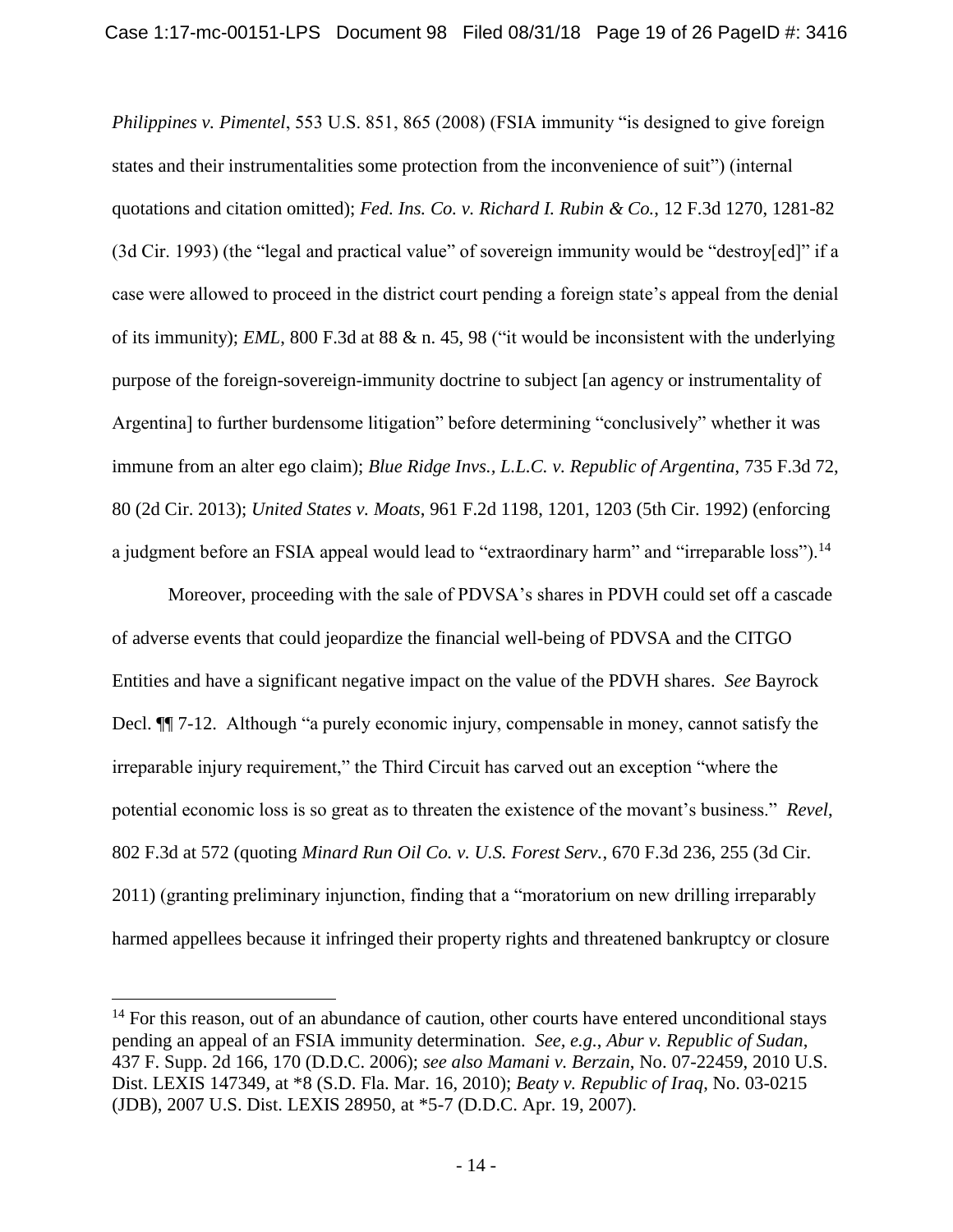for some businesses")). Against the backdrop of PDVSA's appeal from the denial of its sovereign immunity, the threat to PDVSA and the CITGO Entities and, as a result, the value of the PDVH shares becomes an even more palpable injury. The second factor weighs heavily in favor of maintaining proceedings in abeyance.

#### **C. A Stay Does Not Irreparably or Substantially Harm Other Parties**

Given the strength of PDVSA's case on the merits, and the fact that it is likely to suffer irreparable harm absent a stay, "a stay is permissible even if the balance of harms and public interest weight against" it. *Revel*, 802 F.3d at 571. Nonetheless, on the third factor, Crystallex would not suffer "irreparable" or "substantial" harm from preserving the status quo. *Id.* at 568, 575. The PDVH shares are located in Delaware, and they are not going anywhere. The Writ prohibits their disposition, and the Executive Orders operate as a restraint by prohibiting PDVSA from receiving dividends or transferring the shares. Thus, a stay does not set Crystallex back any further than where it finds itself today.

Nor does enforcing the Writ improve the state of play for Crystallex. Indeed, the Writ could set off a series of adverse events that would bring competing claims against PDVSA's and PDVH's assets. Moreover, as this Court has recognized, the only real option for executing on the PDVH shares is through a sale. August 23 Order 5, D.I. 95; *see also* 8 Del. C. § 324(c). Yet, under the Executive Orders, as Crystallex has conceded, a sale of the PDVH shares cannot occur, including through judicial process, until OFAC has specifically licensed such a transaction. Pl's July 24, 2018 Ltr. 2, D.I. 72. *See* E.O. 13808 § 1(b)-(c); E.O. 13835 § 1(a)(iii), (b); OFAC FAQ No. 596. *See also Martinez v. Republic of Cuba*, No. 10-cv-22095, 2011 U.S. Dist. LEXIS 160659, at \*22 (S.D. Fla. June 27, 2011) (vacating garnishment order where the garnishor lacked an OFAC license as required to attach assets of Cuba and its nationals). Crystallex has presented no such license.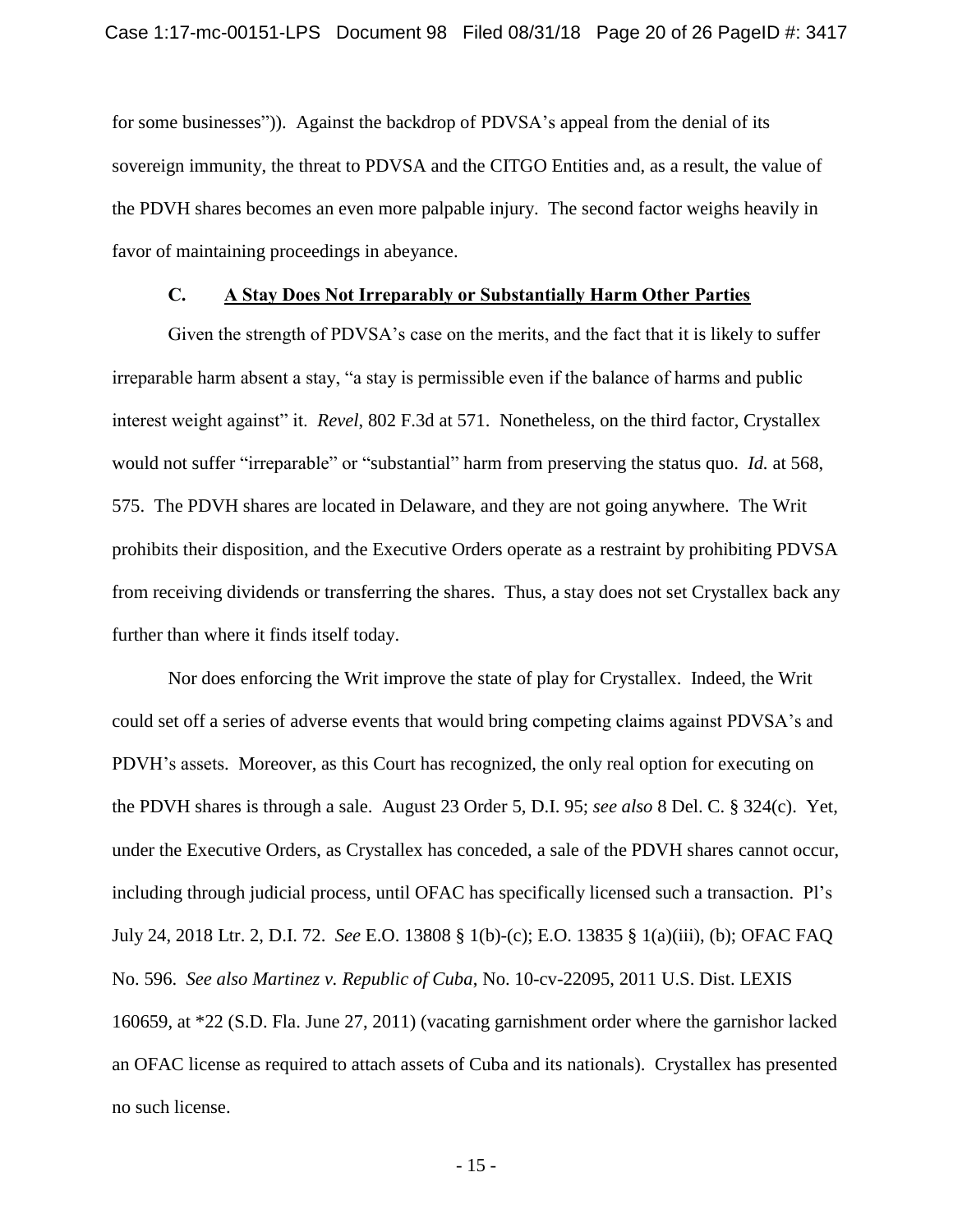Accordingly, a stay does not put Crystallex at any greater disadvantage than it currently faces, but permitting enforcement would irreversibly injure PDVSA. *See Revel*, 802 F.3d at 572- 73 (balancing the harms in favor of the movant where its injury was "virtually guaranteed," and the opponent's alleged harm was "at best speculative"). The third factor therefore also supports granting the stay.

#### **D. The Public Interest Favors a Stay**

The fourth factor "balances the benefits and harms to the public if a stay is imposed and if it is not." *Id.* at 572. The Third Circuit has found that "the public certainly has an interest in saving jobs," and that "public policy strongly favors" the correct application of the law "especially where property rights are at stake." *Id*. at 573. This analysis pits the rights of a single company, Crystallex, against the interests of numerous other creditors and thousands of U.S. consumers and workers. Granting a stay preserves the status quo for all interested parties. But denying a stay has the real possibility of opening Pandora's box, especially with respect to CITGO's financial and operational stability. An unnecessary disruption in CITGO's operations could cause broader economic harms, including job losses in communities across the United States. Accordingly, U.S. government officials have expressed ongoing concern over CITGO's financial stability amidst PDVSA's broader hardships.

Thus, all four factors weigh in favor of staying proceedings pending appeal.

### **II. Imposing a Bond under Federal Rule 62(d) Is Unnecessary and Inefficient**

 $\overline{a}$ 

Rule 62(d) guarantees a stay pending appeal from a money judgment upon posting a bond.<sup>15</sup> It "does not limit the district court's power to issue unsecured stays through an exercise

<sup>&</sup>lt;sup>15</sup> The rule states: "If an appeal is taken, the appellant may obtain a stay by supersedeas bond, except in an action described in Rule  $62(a)(1)$  or (2). The bond may be given upon or after filing the notice of appeal or after obtaining the order allowing the appeal. The stay takes effect when the court approves the bond." Fed. R. Civ. P. 62(d). Rule 62(d) is not usually implicated in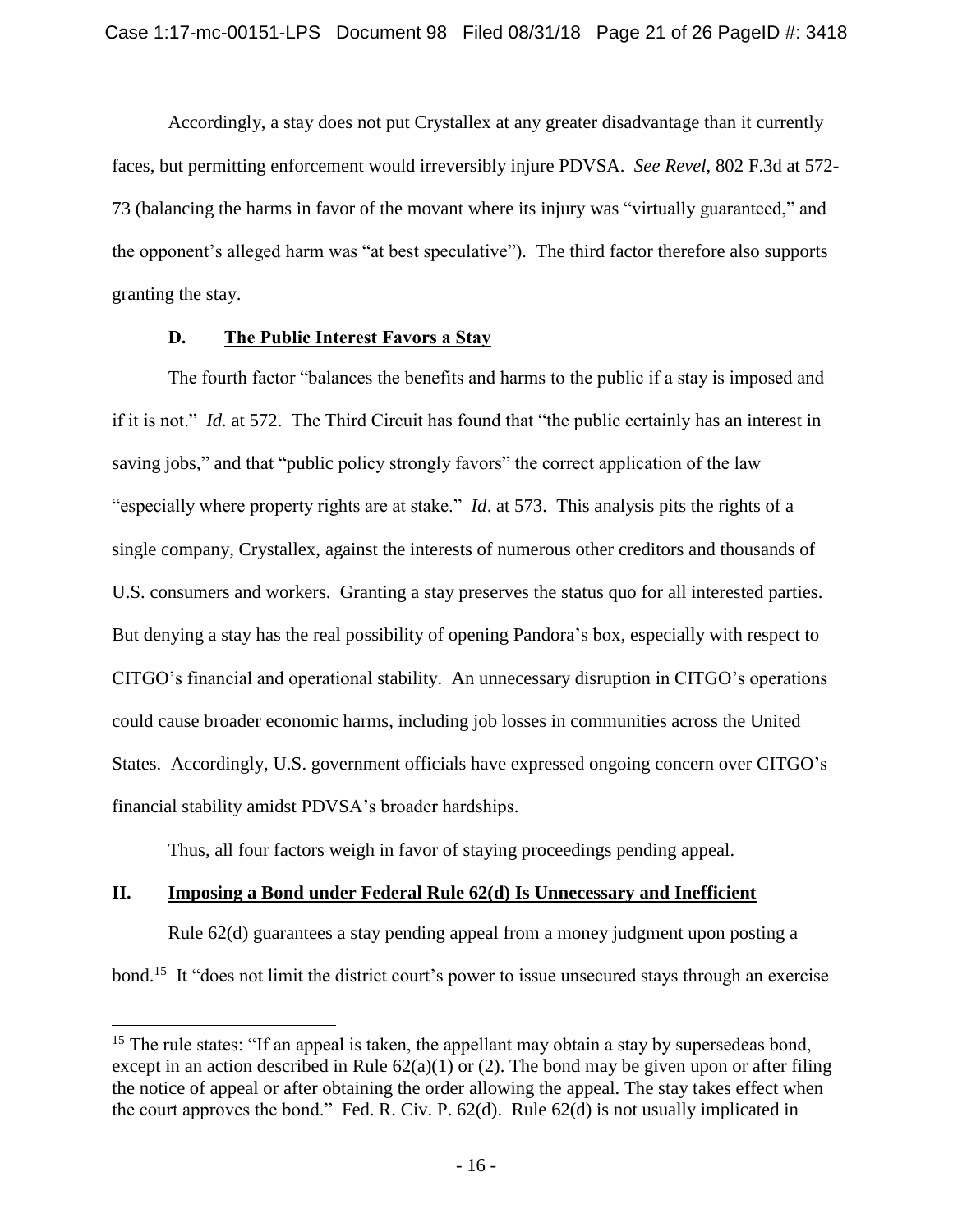of its sound discretion." *Fed. Prescription Serv., Inc. v. Am. Pharm. Ass'n*, 636 F.2d 755, 760 (D.C. Cir. 1980) (cited by *In re Diet Drugs*, 582 F.3d 524, 552 (3d Cir. 2009)).

Where, as here, a court has issued a writ of attachment, the attached property provides the same functional security as a supersedeas bond and a bond is not necessary. *See, e.g.*, *ASARCO LLC v. Ams. Mining Corp.*, 419 B.R. 737, 745 (S.D. Tex. 2009) (accepting shares of sufficient value to satisfy the judgment in an escrow account in lieu of a supersedeas bond); *Fastov v. Christie's Int'l P.L.C.*, No. 97-0578 (PLF), 2008 U.S. Dist. LEXIS 59803, at \*2-4 (D.D.C. Aug. 7, 2008) (writ of attachment on a bank account eliminated the need for a bond); *USA Gateway Travel, Inc. v. Gel Travel, Inc.*, No. C06-53JLR, 2007 U.S. Dist. LEXIS 28986, at \*4-5 (W.D. Wa. Apr. 5, 2007) (reducing the amount of the bond to account for the value of the attached property); *United States v. Indianapolis Baptist Temple*, No. 98-0498, 1999 U.S. Dist. LEXIS 19209 (S.D. Ind. Nov. 10, 1999) (approving real property as alternate security where the judgment creditor already held a tax lien on the property); *C. Albert Sauter Co. v. Richard S. Sauter Co.*, 368 F. Supp. 501 (E.D. Pa. 1973) (approving an alternate security interest in the form of a deposit of shares of stock); *cf. Ascher v. Gutierrez*, 66 F.R.D. 548, 549 (D.D.C. 1975) (noting that a supersedeas bond's purpose is to "preserve the status quo," rendering an antecedent levy like a writ of attachment superfluous). Even without the Writ, Crystallex has adequate security because the Executive Orders operate as a restraint on the PDVH shares, providing Crystallex with sufficient protection during the pendency of PDVSA's appeal. A bond is thus unnecessary.

granting stays during appeals from decisions abrogating a foreign state's immunity from suit. Those appeals typically occur before a court enters an enforceable judgment or orders attachment and execution of a sovereign's property. *See supra* 13-14.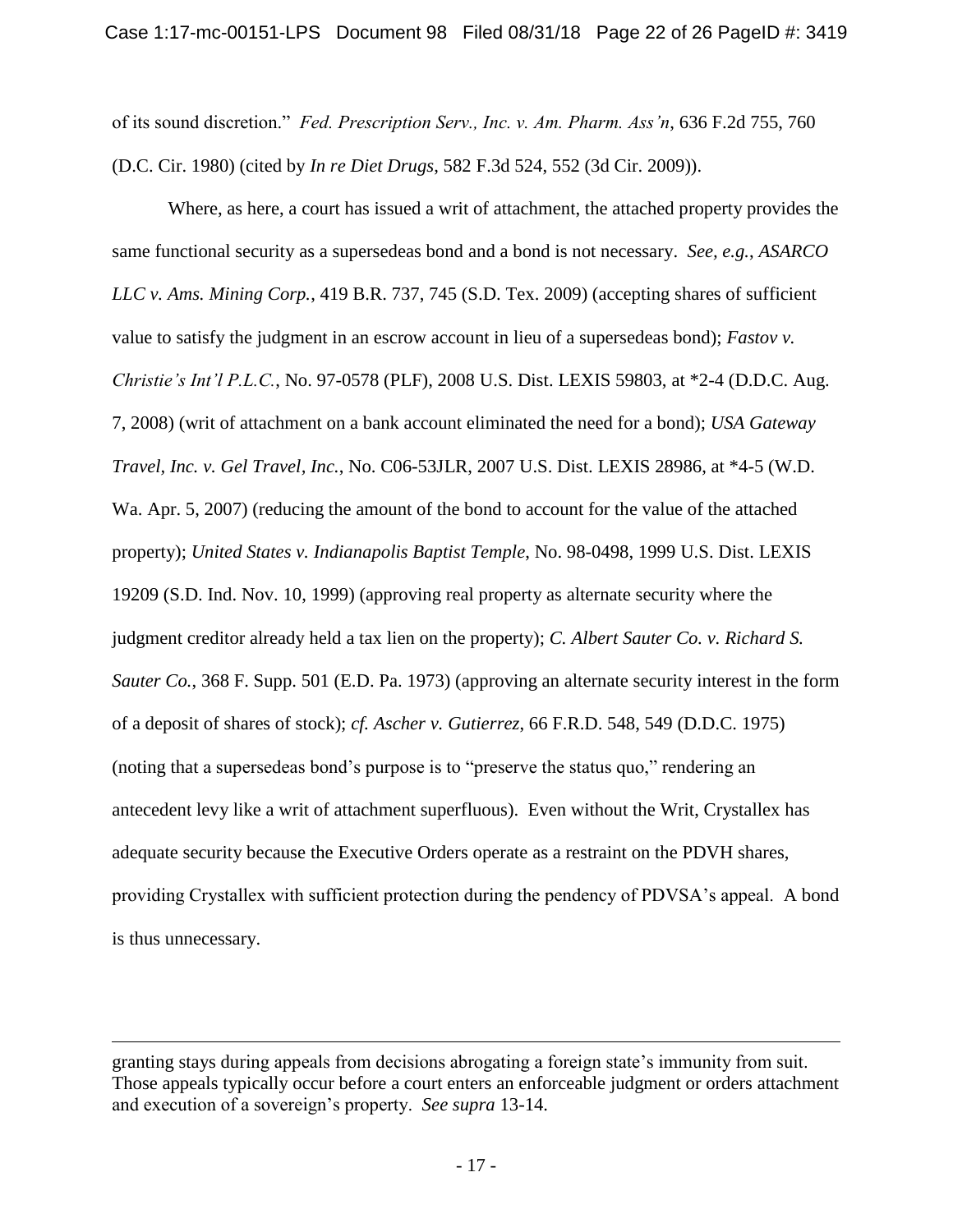Moreover, the cost-benefit analysis used under Rule 62(d) for deciding whether to waive the requirement of a supersedeas bond favors PDVSA. Although the Third Circuit has not yet addressed the relevant considerations, other circuits and district courts within this circuit use the following criteria:

> (1) the complexity of the collection process; (2) the amount of time required to obtain a judgment after it is affirmed on appeal; (3) the degree of confidence that the district court has in the availability of funds to pay the judgment  $\dots$ ; (4) whether the defendant's ability to pay the judgment is so plain that the cost of a bond would be a waste of money  $\dots$ ; and (5) whether the defendant is in such a precarious financial situation that the requirement to post a bond would place other creditors of the defendant in an insecure position.

*Munoz v. City of Philadelphia*, 537 F. Supp. 2d 749, 751 (E.D. Pa. 2008) (quoting *Dillon v. City of Chicago*, 866 F.2d 902, 904-05 (7th Cir. 1988)) (finding abuse of discretion in the district court's decision to deny an unbonded stay) (ellipses supplied) (internal quotations omitted), *reversed on other grounds*, 346 F. App'x 766 (3d Cir. 2009). A court need not find that all criteria favor the movant; sufficient grounds exist for waiving the bond "where the requirement would put the defendant's other creditors in undue jeopardy." *Olympia Equip. Leasing Co. v. W. Union Tel. Co.*, 786 F.2d 794, 796 (7th Cir. 1986) (Posner, J.). 16

*Olympia* is instructive even though it did not implicate the heightened protections afforded to a sovereign appealing from a denial of jurisdictional immunity. Olympia obtained a sizeable judgment against Western Union Telegraph ("WUT"), a "large company" that was "financially distressed and illiquid" despite having assets worth billions of dollars. *Id.* at 796. WUT could not obtain a bond without a letter of credit, and it contended that no bank was

<sup>16</sup> Balancing the interests of third-party creditors is also consistent with *Bancec*. *See* 462 U.S. at 626 (warning against "[f]reely ignoring the separate status of government instrumentalities" to make their assets available "to satisfy a claim against the sovereign," because it could cause third parties to "hesitate before extending credit" to state-owned enterprises).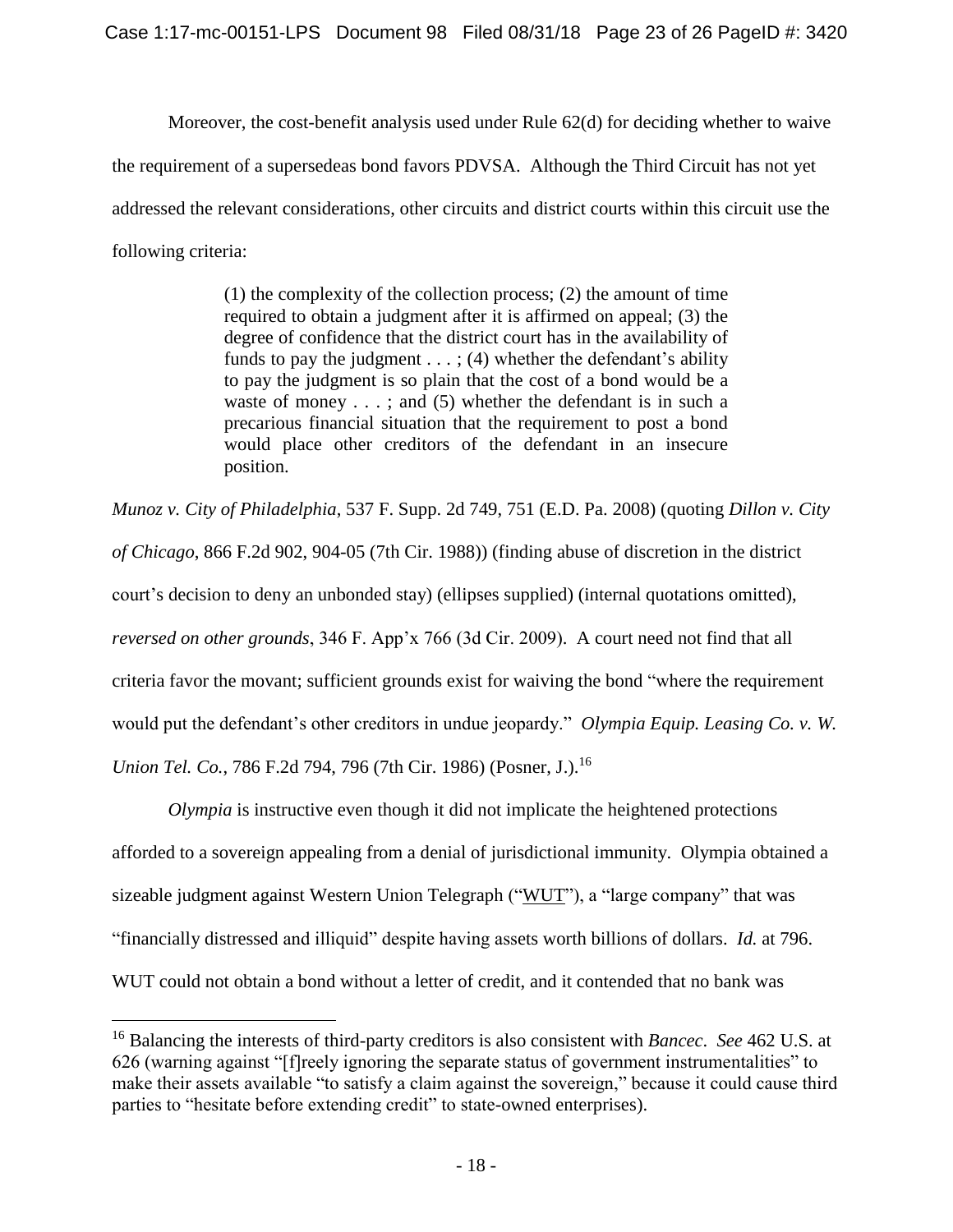willing to undertake the economic risk. The district court waived the bond and accepted other security in the form of pledged assets to stay enforcement. Olympia appealed the stay, arguing that a bond was mandatory and that the alternative security was inadequate because it was worth less than the judgment. *Id*.

The Seventh Circuit disagreed. Judge Posner first explained that it was "reasonably clear" that the bond could only be obtained with a letter of credit. *Id*. And even though some bank might have been willing to undertake the risk for a premium, Olympia had not shown that "this was a realistic possibility here." *Id*. at 796-97. Thus, the court affirmed the decision to waive the bond. Next, the Seventh Circuit endorsed the district court's approach in accepting alternative security insofar as it had balanced the interest of the judgment creditor against the interests of other unsecured creditors, who would have found themselves in a "perilous" position if WUT had been forced to pledge more assets. *Id*. at 798. The need for balance is evident in cases where the judgment creditor's claim is "contingent" on the outcome of an appeal. *Id*. That reasoning is even more compelling, the court added, where allowing execution before resolution of the appeal "might not even increase the probability of the plaintiff's collecting the judgment," since an attempt to execute on certain assets would "so interfere with [WUT's] business or so jeopardize the collectability of other creditors' claims" that the plaintiff's ability to collect would be frustrated as well. *Id*. at 799. The court found that the pledged assets were sufficient security.

Both of the conditions identified in *Olympia* are satisfied here. The Writ itself is more than enough security in lieu of a bond. Requiring a bond in addition to the Writ "would be a waste of money." *Id.* at 796. Also, the costs of requiring a bond or authorizing execution pending appeal outweigh any benefits of denying an unconditional stay. Like the judgment debtor in *Olympia*, PDVSA is a large enterprise, but it is currently facing liquidity issues and

- 19 -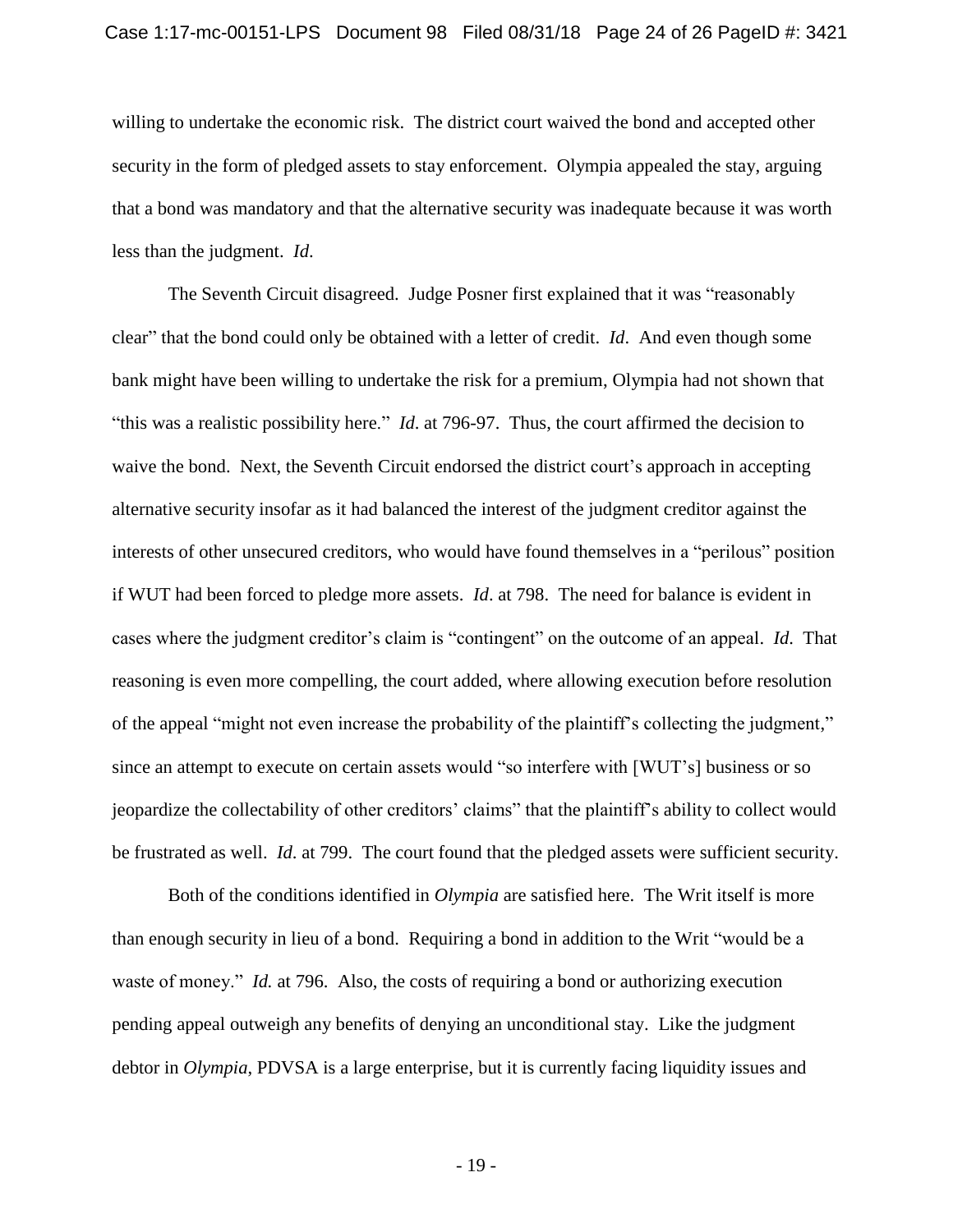other difficulties. Even assuming PDVSA could afford a bond – even though it is "reasonably clear" that it cannot (*id.*) – OFAC sanctions prevent it from obtaining a bond as a matter of law. Subsection 1(a)(i) of E.O. 13808 prohibits any U.S. person or anyone within the United States from engaging in any financing transactions involving "new debt" of PDVSA "with a maturity of greater than 90 days." According to FAQ No. 511, that includes any "bonds, loans, extensions of credit, loan guarantees, letters of credit, drafts, bankers acceptances, discount notes or bills, or commercial paper." 17 No bank or bonding company would or could take that risk. *See* 31 U.S.C. § 9304 (bond surety must be a U.S. person); Fed. R. App. P. 8(b) (bond surety must submit to jurisdiction of U.S. court).

Furthermore, as in *Olympia*, executing on the PDVH shares pending appeal does not improve Crystallex's position, but rather imperils third parties. Allowing execution on the PDVH shares could set off a cascade of adverse events under various financing arrangements of PDVSA and the CITGO Entities, possibly prompting their creditors to demand payment in full and to foreclose on the CITGO Holding shares, the CITGO shares, and substantially all of CITGO's assets, including its three refineries. It "would be a painful irony" to jeopardize "other creditors' claims merely to remove every element of hazard from [Crystallex's] claim," which may not even survive on appeal. *Olympia*, 786 F.2d at 798. In sum, where PDVSA's immunity is at stake and the Writ provides more than enough security, the most prudent and efficient course is to preserve the status quo pending appeal.

#### **CONCLUSION**

For the foregoing reasons, this Court should grant PDVSA's motion for a continuance of the unconditional stay pending appeal.

<sup>17</sup> U.S. Dept. of Treasury, OFAC, Other Sanctions Programs: *Venezuela Sanctions*, FAQ No. 511, https://www.treasury.gov/resource-center/faqs/Sanctions/Pages/faq\_other.aspx#venezuela.